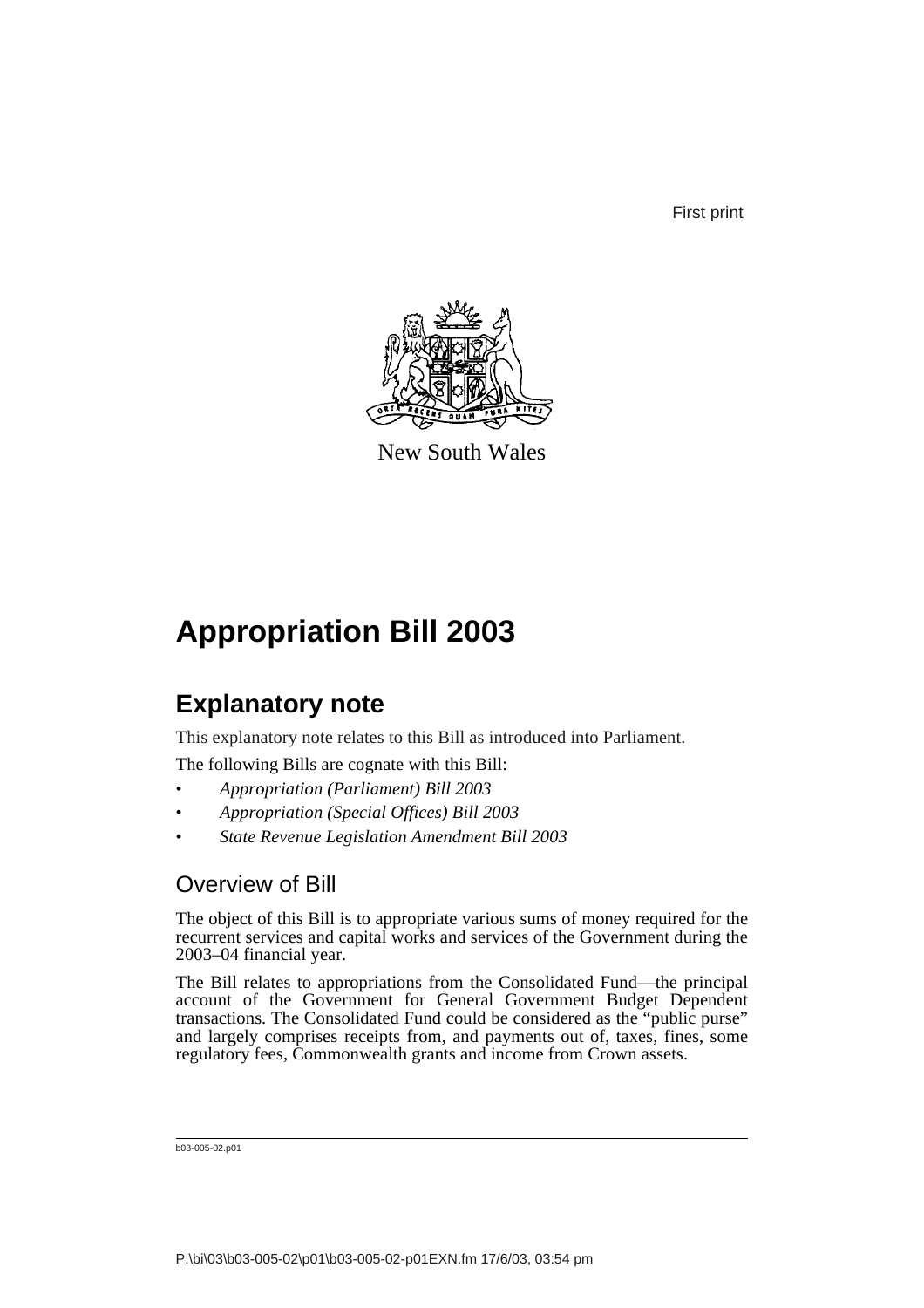Appropriation Bill 2003

Explanatory note

In addition to allocations from the Consolidated Fund, most General Government Budget Dependent agencies would have other sources of moneys available to them. These moneys could arise from user charges, retention of asset sale proceeds, industry contributions, etc. These are not appropriated by Parliament as they are not in the nature of taxes or other mandatory levies for which a service is not provided in return for payment.

Explanatory note page 2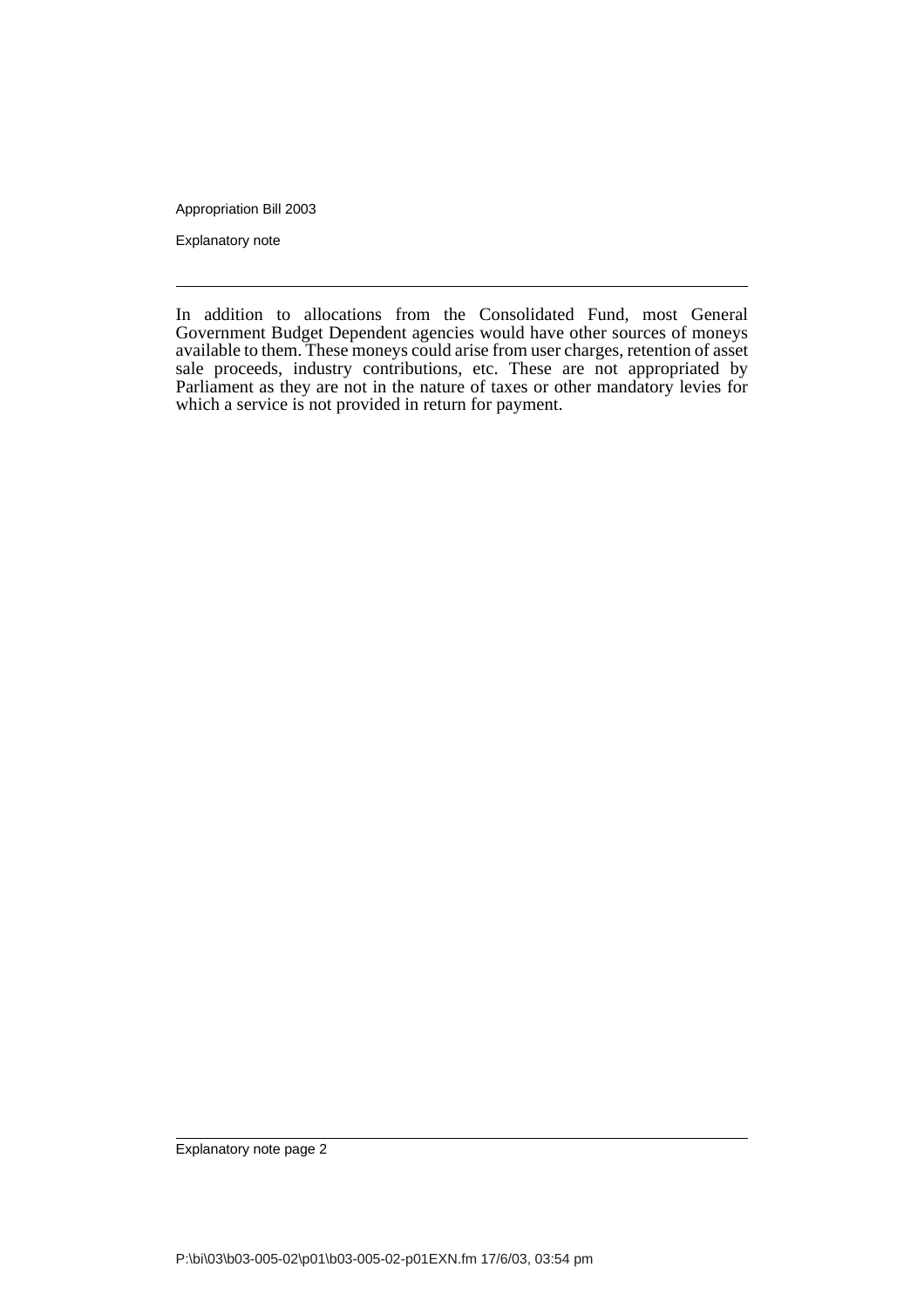First print



New South Wales

# **Appropriation Bill 2003**

## **Contents**

|        |    |                                                                                                                  | Page |
|--------|----|------------------------------------------------------------------------------------------------------------------|------|
| Part 1 |    | <b>Preliminary</b>                                                                                               |      |
|        |    | Name of Act                                                                                                      | 2    |
|        | 2  | Commencement                                                                                                     | 2    |
|        | 3  | Interpretation                                                                                                   | 2    |
| Part 2 |    | <b>Appropriations out of the Consolidated Fund</b>                                                               |      |
|        | 4  | General appropriation from Consolidated Fund 2003-04<br>for recurrent services                                   | 3    |
|        | 5. | General appropriation from Consolidated Fund 2003-04<br>for capital works and services                           | 3    |
|        | 6  | Premier, Minister for the Arts and Minister for Citizenship                                                      | 4    |
|        |    | Minister for Agriculture and Fisheries                                                                           | 6    |
|        | 8  | Attorney General and Minister for the Environment                                                                |      |
|        | 9  | Minister for Community Services, Minister for Ageing,<br>Minister for Disability Services and Minister for Youth | 8    |

b03-005-02.p01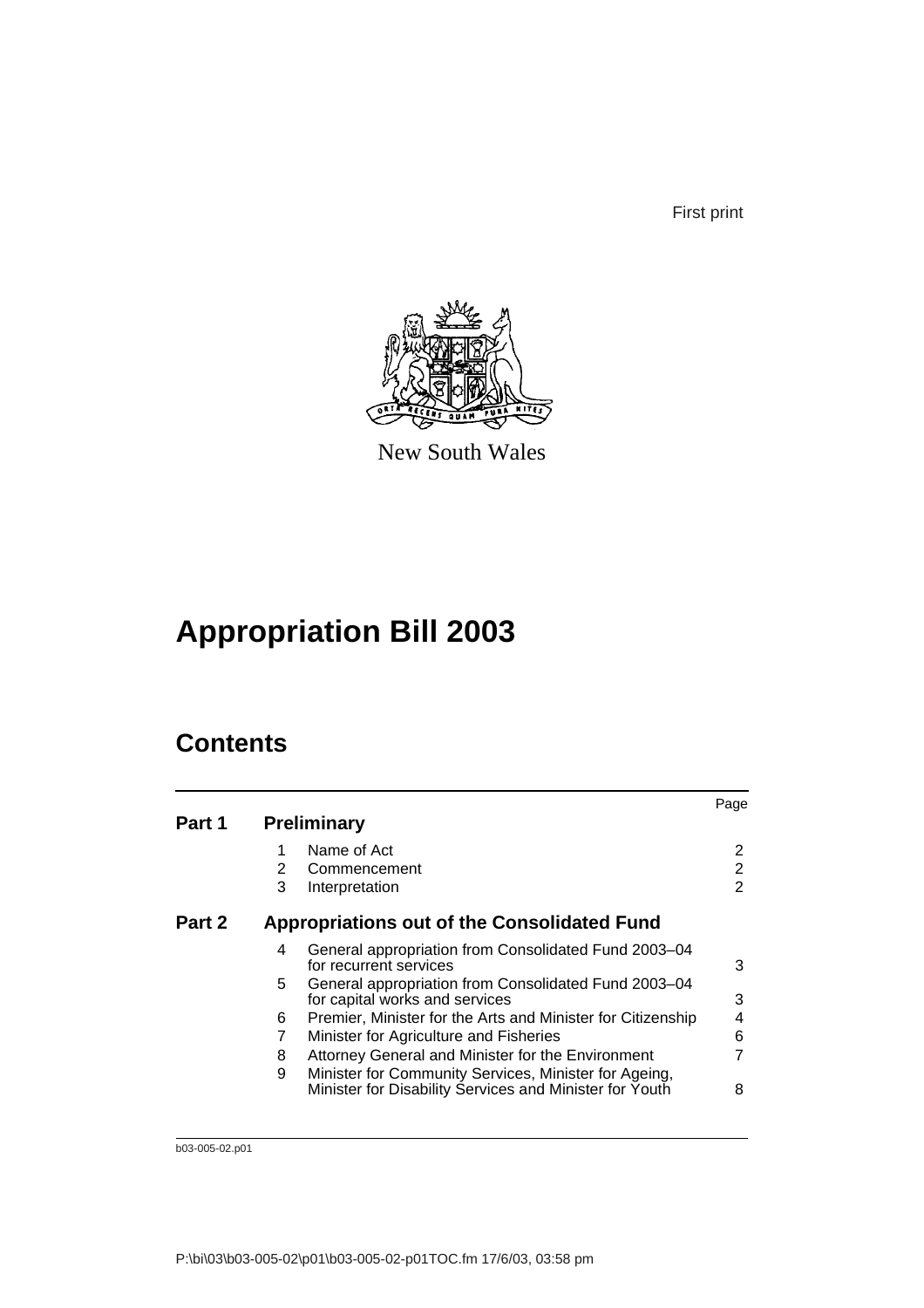## Appropriation Bill 2003

#### **Contents**

Part 3

|    |                                                                                                                                     | Page |
|----|-------------------------------------------------------------------------------------------------------------------------------------|------|
| 10 | Minister for Education and Training and Minister for<br><b>Aboriginal Affairs</b>                                                   | 9    |
| 11 | Minister for Energy and Utilities and Minister for Science<br>and Medical Research                                                  | 10   |
| 12 | Minister for Gaming and Racing                                                                                                      | 10   |
| 13 | Minister for Health                                                                                                                 | 11   |
| 14 | Minister for Infrastructure and Planning and Minister for<br><b>Natural Resources</b>                                               | 12   |
| 15 | Minister for Justice                                                                                                                | 13   |
| 16 | Minister for Juvenile Justice and Minister for Western<br>Sydney                                                                    | 13   |
| 17 | Minister for Mineral Resources                                                                                                      | 14   |
| 18 | <b>Minister for Police</b>                                                                                                          | 15   |
| 19 | Minister for Roads and Minister for Housing                                                                                         | 16   |
| 20 | Minister for Rural Affairs, Minister for Local Government<br>and Minister for Emergency Services                                    | 16   |
| 21 | Special Minister of State, Minister for Commerce,<br>Minister for Industrial Relations and Minister for the<br><b>Central Coast</b> | 17   |
| 22 | Minister for Tourism and Sport and Recreation and<br>Minister for Women                                                             | 18   |
| 23 | Minister for Transport Services and Minister for the Hunter                                                                         | 19   |
| 24 | Treasurer and Minister for State Development                                                                                        | 19   |
|    | <b>General</b>                                                                                                                      |      |
| 25 | Variation of authorised payments from Consolidated Fund                                                                             | 21   |
| 26 | Appointment of person to carry out the functions of the<br>Treasurer under section 25                                               | 21   |

[27 Delayed restructures 22](#page-25-0)

Contents page 2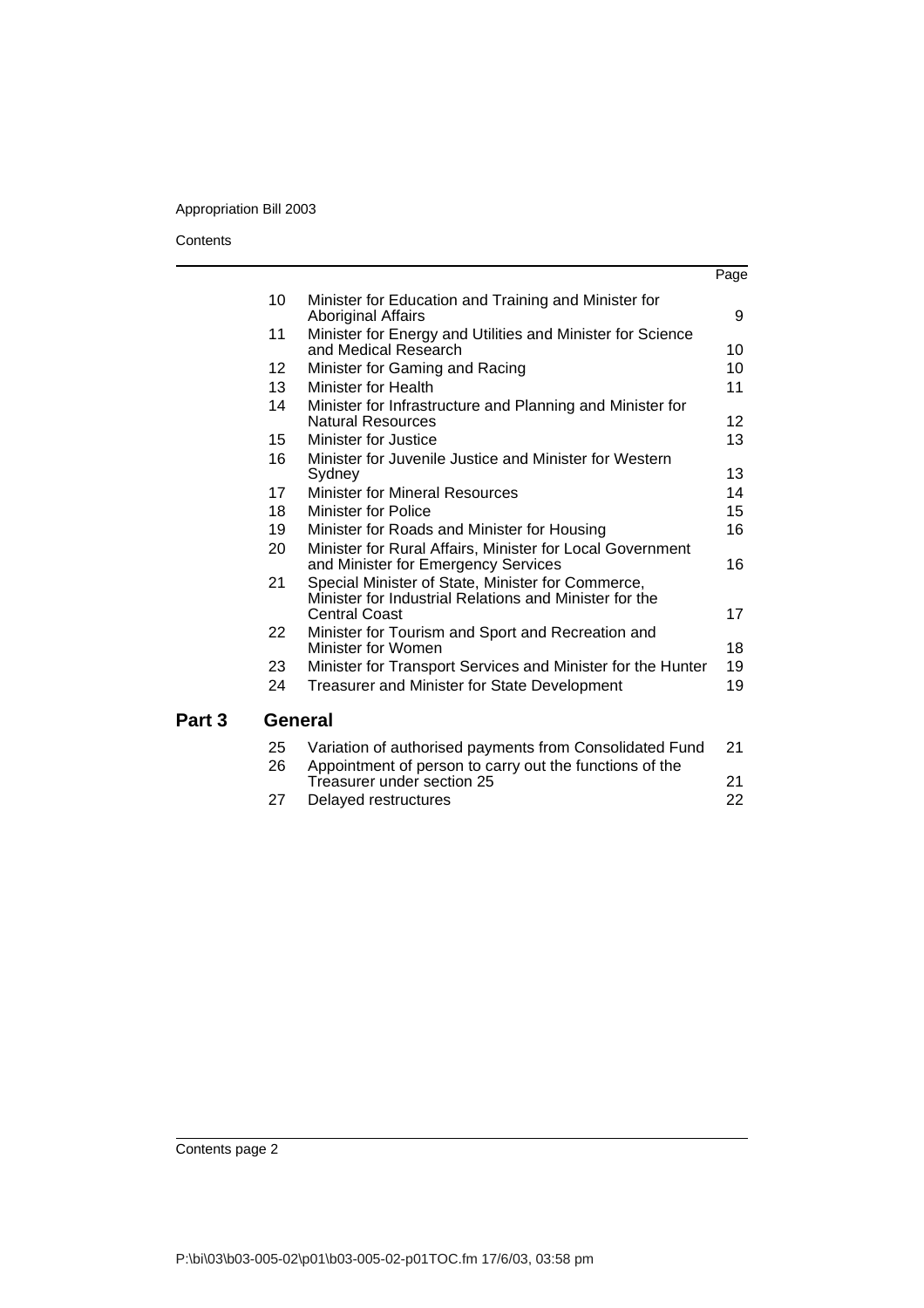

New South Wales

# **Appropriation Bill 2003**

No , 2003

### **A Bill for**

An Act to appropriate out of the Consolidated Fund sums for the recurrent services and capital works and services of the Government for the year 2003–04.

See also Appropriation (Parliament) Bill 2003, Appropriation (Special Offices) Bill 2003, State Revenue Legislation Amendment Bill 2003.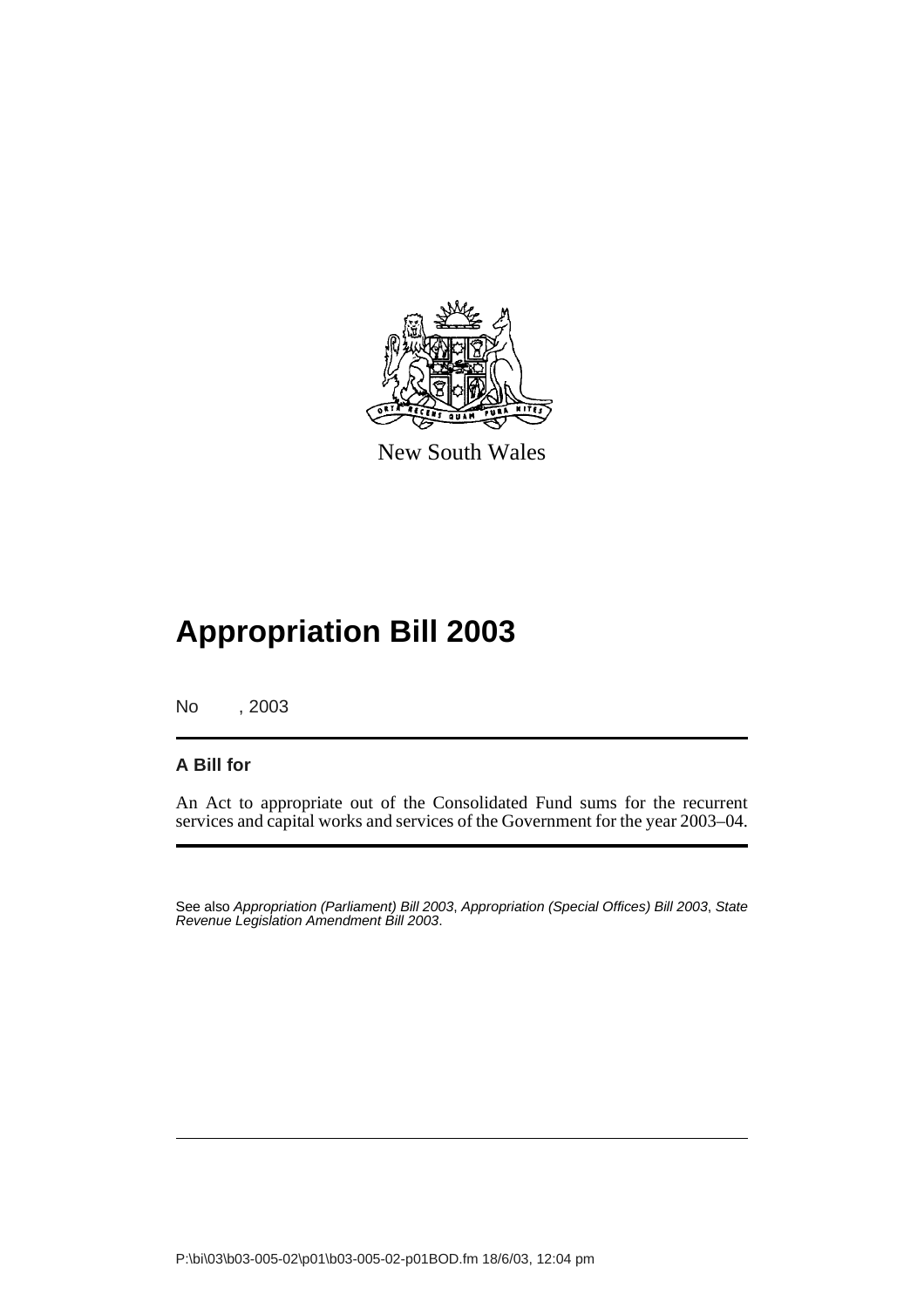## Clause 1 Appropriation Bill 2003

Part 1 Preliminary

<span id="page-5-3"></span><span id="page-5-2"></span><span id="page-5-1"></span><span id="page-5-0"></span>

|        | The Legislature of New South Wales enacts:                                                                   |                |
|--------|--------------------------------------------------------------------------------------------------------------|----------------|
| Part 1 | <b>Preliminary</b>                                                                                           | 2              |
| 1      | Name of Act                                                                                                  | 3              |
|        | This Act is the <i>Appropriation Act 2003</i> .                                                              | $\overline{4}$ |
| 2      | <b>Commencement</b>                                                                                          | 5              |
|        | This Act commences or is taken to have commenced on 1 July 2003.                                             | 6              |
| 3      | Interpretation                                                                                               | $\overline{7}$ |
|        | In this Act, a reference to the year 2003–04 is a reference to the year<br>from 1 July 2003 to 30 June 2004. | 8<br>9         |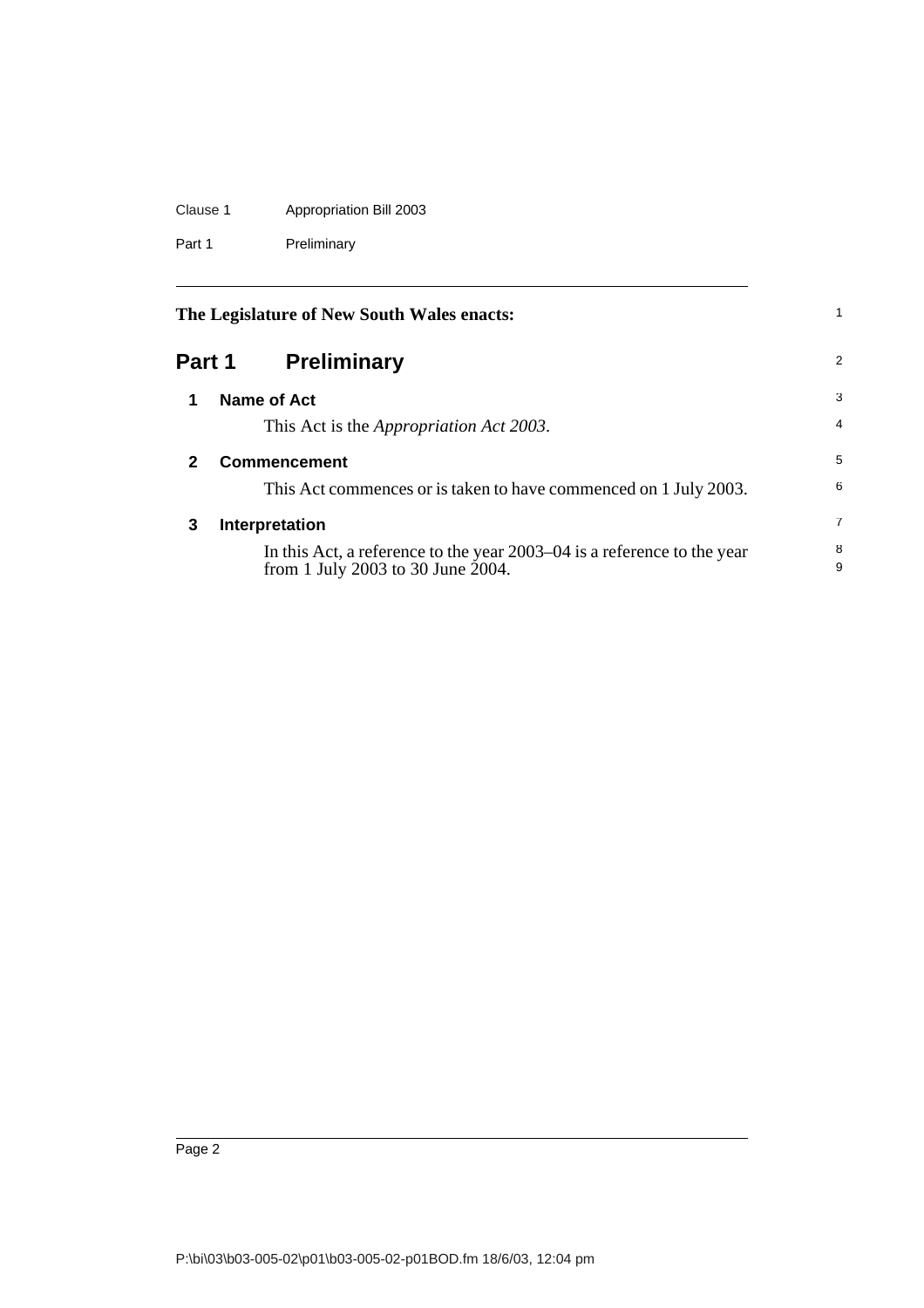## <span id="page-6-1"></span><span id="page-6-0"></span>**Part 2 Appropriations out of the Consolidated Fund**

#### **4 General appropriation from Consolidated Fund 2003–04 for recurrent services**

- (1) Out of the Consolidated Fund there are hereby appropriated the sums identified in sections 6 to 24, inclusive, as the sums appropriated by this Act for recurrent services, which sums may be issued and applied for or towards the several uses and purposes expressed in those sections for the recurrent services of the Government for the year 2003–04.
- (2) The total sum appropriated out of the Consolidated Fund for the recurrent services of the Government for the year 2003–04, in accordance with the provisions of sections 6 to 24, inclusive, is the sum of \$28,676,477,000.
- (3) Any amounts expended for recurrent services under section 25 of the *Public Finance and Audit Act 1983* or any Supply Act on or after 1 July 2003 and before the date of assent to this Act are taken to have been expended out of such of the sums for recurrent services set out in sections 6 to 24, inclusive, as may be determined by the Treasurer.

#### <span id="page-6-2"></span>**5 General appropriation from Consolidated Fund 2003–04 for capital works and services**

- (1) Out of the Consolidated Fund there are hereby appropriated the sums identified in sections 6 to 24, inclusive, as the sums appropriated by this Act for capital works and services, which sums may be issued and applied for or towards the several uses and purposes expressed in those sections for capital works and services for the year 2003–04.
- (2) The total sum appropriated out of the Consolidated Fund for capital works and services for the year 2003–04, in accordance with the provisions of sections 6 to 24, inclusive, is the sum of \$3,589,079,000.
- (3) Any amounts expended for capital works and services under section 25 of the *Public Finance and Audit Act 1983* or any Supply Act on or after 1 July 2003 and before the date of assent to this Act are taken to have been expended out of such of the sums for capital works and services set out in sections 6 to 24, inclusive, as may be determined by the Treasurer.

1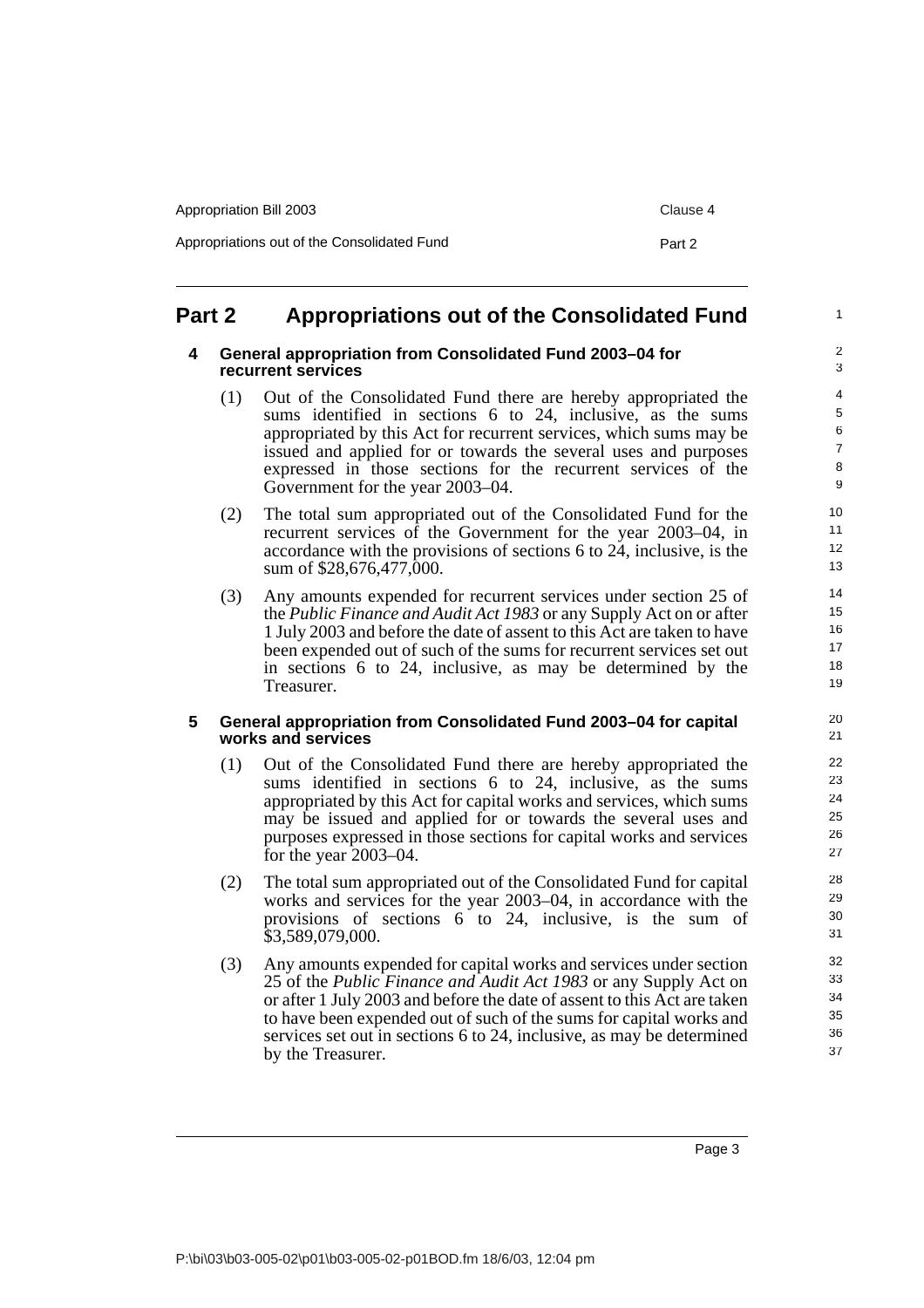#### Clause 6 Appropriation Bill 2003

Part 2 **Appropriations out of the Consolidated Fund** 

#### <span id="page-7-0"></span>**6 Premier, Minister for the Arts and Minister for Citizenship**

(1) RECURRENT SERVICES: The sum of \$400,970,000 is hereby appropriated to the Premier, Minister for the Arts and Minister for Citizenship for the recurrent services of the following:

|     |                                                    | \$,000  |
|-----|----------------------------------------------------|---------|
| 01. | <b>Cabinet Office</b>                              | 22,392  |
| 02. | Parliamentary Counsel's Office                     | 5,018   |
| 03. | Premier's Department                               | 113,684 |
| 04. | <b>Independent Pricing and Regulatory Tribunal</b> | 14,089  |
| 05. | Sustainable Energy Development Authority           | 8,839   |
| 06. | Ministry for the Arts                              | 81,229  |
| 07. | <b>State Library of New South Wales</b>            | 50,059  |
| 08. | <b>Australian Museum</b>                           | 22,511  |
| 09. | Museum of Applied Arts and Sciences                | 28,092  |
| 10. | Historic Houses Trust of New South Wales           | 15,660  |
| 11. | Art Gallery of New South Wales                     | 16,799  |
| 12. | <b>State Records Authority</b>                     | 5,145   |
| 13. | New South Wales Film and Television Office         | 7,427   |
| 14. | <b>Community Relations Commission</b>              | 10,026  |
|     | <b>Total, Recurrent Services</b>                   | 400,970 |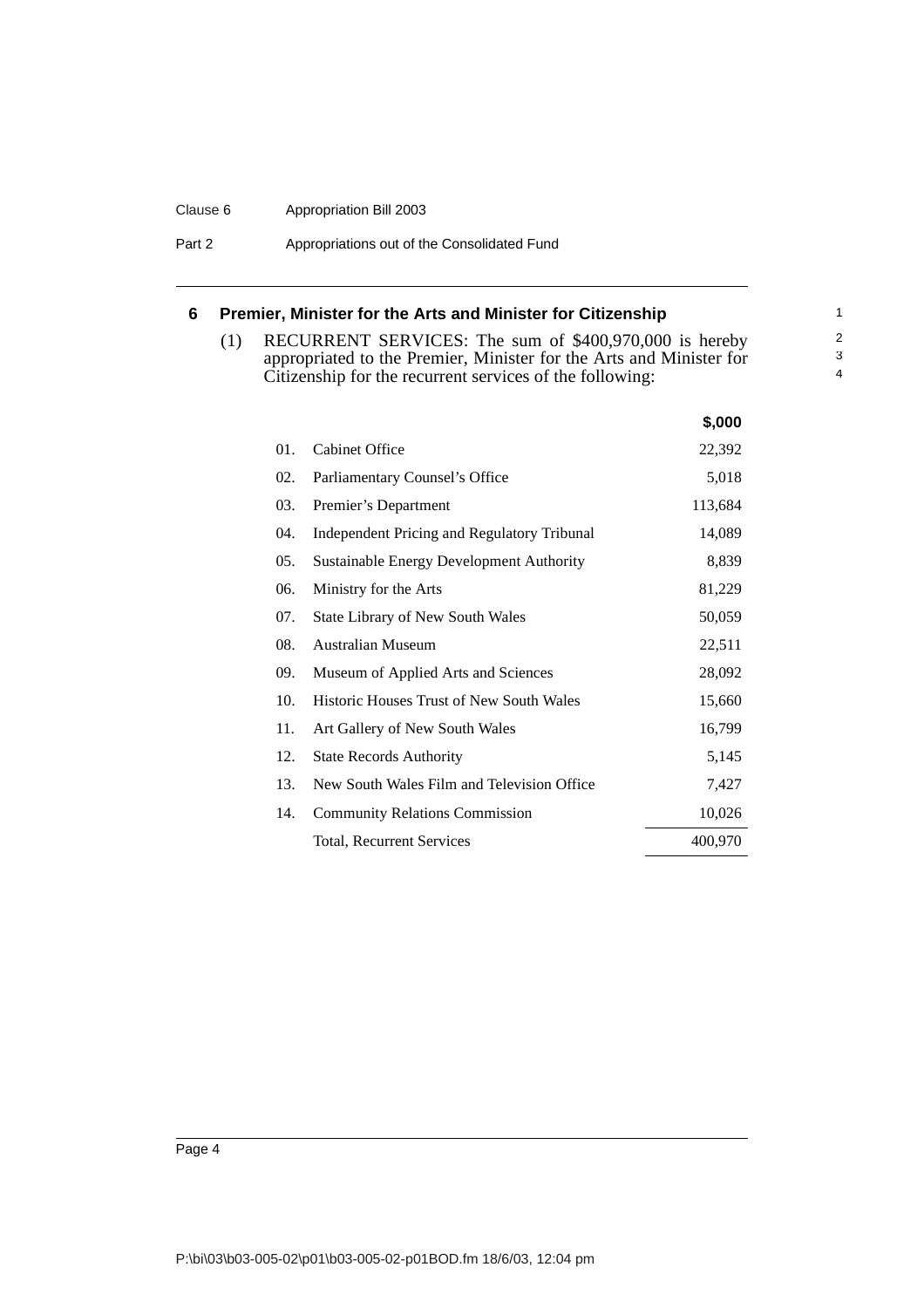| Appropriation Bill 2003                     | Clause 6 |
|---------------------------------------------|----------|
| Appropriations out of the Consolidated Fund | Part 2   |

(2) CAPITAL WORKS AND SERVICES: The sum of \$49,972,000 is hereby appropriated to the Premier, Minister for the Arts and Minister for Citizenship for the capital works and services of the following:

|     |                                                 | \$,000 |
|-----|-------------------------------------------------|--------|
| 01. | <b>Cabinet Office</b>                           | 10     |
| 02. | Parliamentary Counsel's Office                  | 930    |
| 03. | Premier's Department                            | 645    |
| 04. | Independent Pricing and Regulatory Tribunal     | 180    |
| 05. | Sustainable Energy Development Authority        | 1,000  |
| 06. | Ministry for the Arts                           | 3,882  |
| 07. | State Library of New South Wales                | 13,581 |
| 08. | Australian Museum                               | 6,200  |
| 09. | Museum of Applied Arts and Sciences             | 11,458 |
| 10. | <b>Historic Houses Trust of New South Wales</b> | 9,212  |
| 11. | Art Gallery of New South Wales                  | 2,027  |
| 12. | <b>State Records Authority</b>                  | 345    |
| 13. | New South Wales Film and Television Office      | 44     |
| 14. | <b>Community Relations Commission</b>           | 458    |
|     | Total, Capital Works and Services               | 49,972 |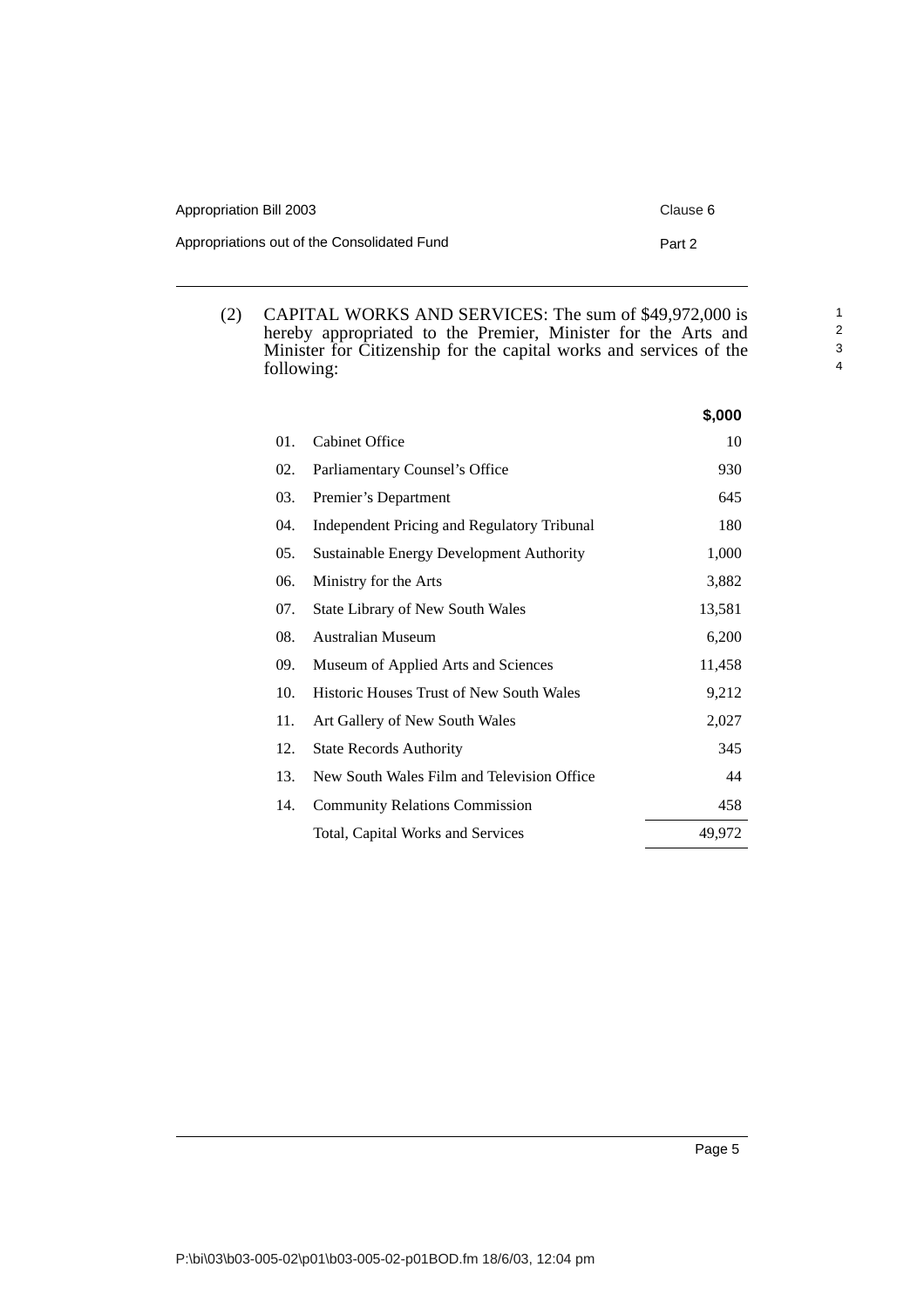#### Clause 7 Appropriation Bill 2003

#### Part 2 **Appropriations out of the Consolidated Fund**

#### <span id="page-9-0"></span>**7 Minister for Agriculture and Fisheries**

(1) RECURRENT SERVICES: The sum of \$244,044,000 is hereby appropriated to the Minister for Agriculture and Fisheries for the recurrent services of the following:

5 6 7

|     |                                   | \$,000  |
|-----|-----------------------------------|---------|
| 01. | Department of Agriculture         | 184,827 |
| 02. | <b>Rural Assistance Authority</b> | 23.966  |
| 03. | New South Wales Fisheries         | 35,251  |
|     | Total, Recurrent Services         | 244,044 |
|     |                                   |         |

(2) CAPITAL WORKS AND SERVICES: The sum of \$11,042,000 is hereby appropriated to the Minister for Agriculture and Fisheries for the capital works and services of the following:

|     |                                   | \$,000 |
|-----|-----------------------------------|--------|
| 01. | Department of Agriculture         | 9.147  |
| 02. | Rural Assistance Authority        | 140    |
| 03. | New South Wales Fisheries         | 1,755  |
|     | Total, Capital Works and Services | 11,042 |

Page 6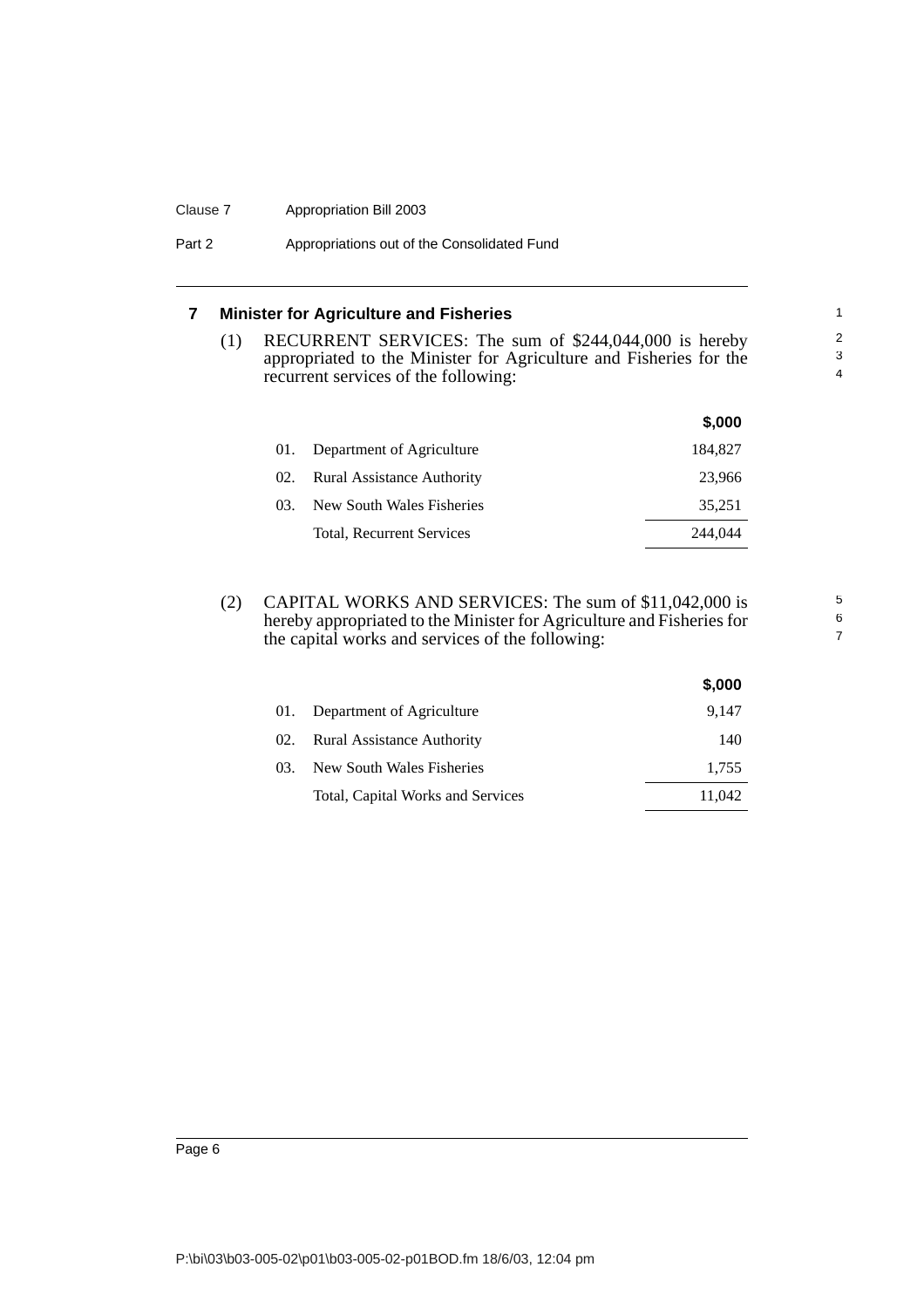| Appropriation Bill 2003                     | Clause 8 |
|---------------------------------------------|----------|
| Appropriations out of the Consolidated Fund | Part 2   |

#### <span id="page-10-0"></span>**8 Attorney General and Minister for the Environment**

(1) RECURRENT SERVICES: The sum of \$734,102,000 is hereby appropriated to the Attorney General and Minister for the Environment for the recurrent services of the following:

|       |                                         | \$,000  |
|-------|-----------------------------------------|---------|
| 01.   | <b>Attorney General's Department</b>    | 336,826 |
| 02.   | Judicial Commission of New South Wales  | 3,456   |
| 03.   | Legal Aid Commission of New South Wales | 67,499  |
| (1)4. | <b>Environment Protection Authority</b> | 95,621  |
| 05.   | <b>Environmental Trust</b>              | 15,603  |
| 06.   | National Parks and Wildlife Service     | 198,792 |
| 07.   | Royal Botanic Gardens and Domain Trust  | 16,305  |
|       | <b>Total. Recurrent Services</b>        | 734.102 |

(2) CAPITAL WORKS AND SERVICES: The sum of \$93,694,000 is hereby appropriated to the Attorney General and Minister for the Environment for the capital works and services of the following:

|     |                                         | \$,000 |
|-----|-----------------------------------------|--------|
| 01. | <b>Attorney General's Department</b>    | 59,487 |
| 02. | Judicial Commission of New South Wales  | 48     |
| 03. | Legal Aid Commission of New South Wales | 2,179  |
| 04. | <b>Environment Protection Authority</b> | 3,179  |
| 05. | National Parks and Wildlife Service     | 26,144 |
| 06. | Royal Botanic Gardens and Domain Trust  | 2,657  |
|     | Total, Capital Works and Services       | 93.694 |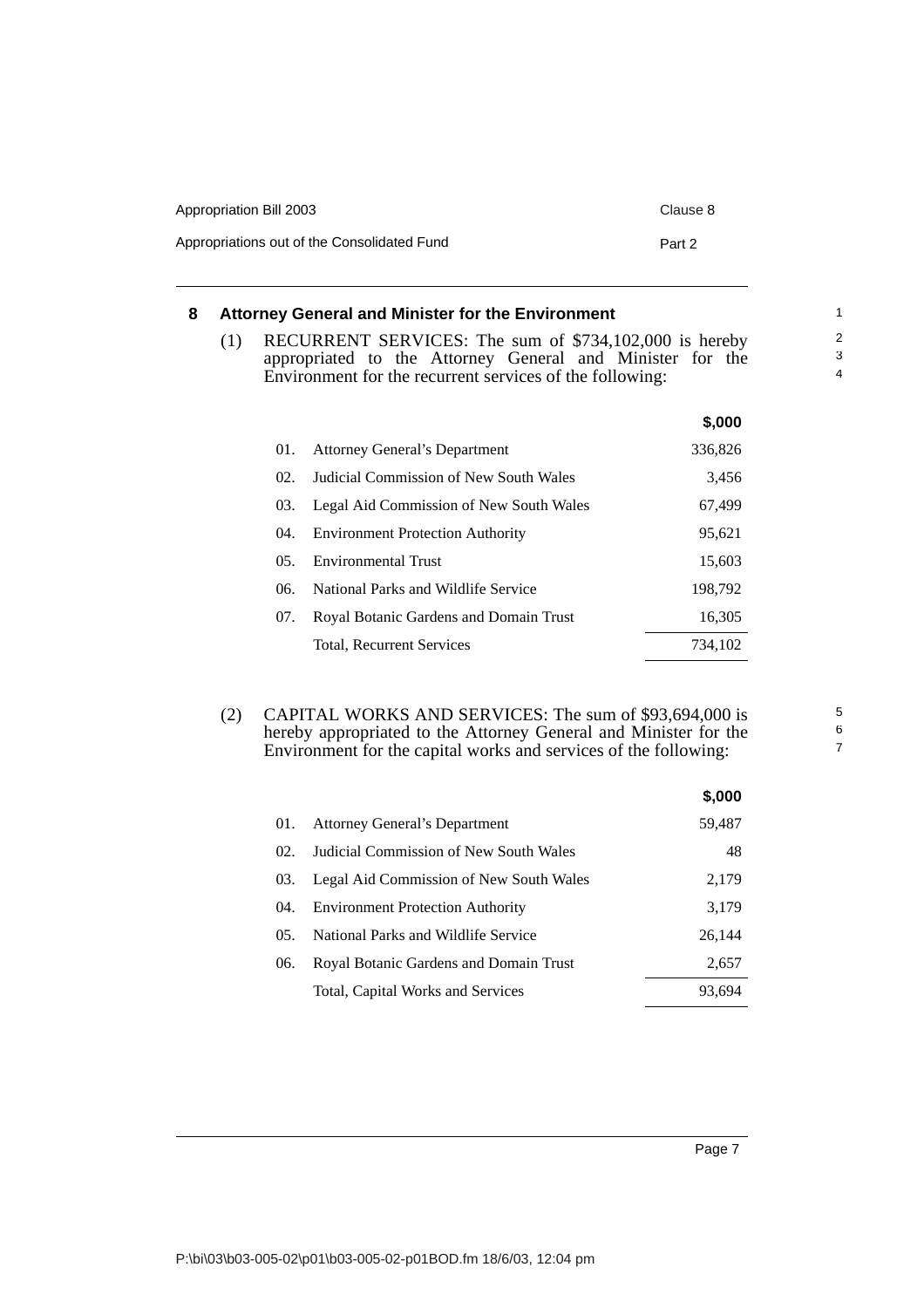#### Clause 9 Appropriation Bill 2003

| Part 2 | Appropriations out of the Consolidated Fund |
|--------|---------------------------------------------|
|--------|---------------------------------------------|

#### <span id="page-11-0"></span>**9 Minister for Community Services, Minister for Ageing, Minister for Disability Services and Minister for Youth**

(1) RECURRENT SERVICES: The sum of \$1,951,500,000 is hereby appropriated to the Minister for Community Services, Minister for Ageing, Minister for Disability Services and Minister for Youth for the recurrent services of the following:

|       |                                                | \$,000    |
|-------|------------------------------------------------|-----------|
| 01.   | Department of Community Services               | 752,841   |
| 02.   | Office of the Children's Guardian              | 2,667     |
| 03.   | Department of Ageing, Disability and Home Care | 1,189,932 |
| (1)4. | Commission for Children and Young People       | 6.060     |
|       | Total, Recurrent Services                      | 1,951,500 |

(2) CAPITAL WORKS AND SERVICES: The sum of \$29,210,000 is hereby appropriated to the Minister for Community Services, Minister for Ageing, Minister for Disability Services and Minister for Youth for the capital works and services of the following:

|     |                                                | \$,000 |
|-----|------------------------------------------------|--------|
| 01. | Department of Community Services               | 14,913 |
| 02. | Office of the Children's Guardian              | 40     |
| 03. | Department of Ageing, Disability and Home Care | 14,135 |
| 04. | Commission for Children and Young People       | 122    |
|     | Total, Capital Works and Services              | 29.210 |

Page 8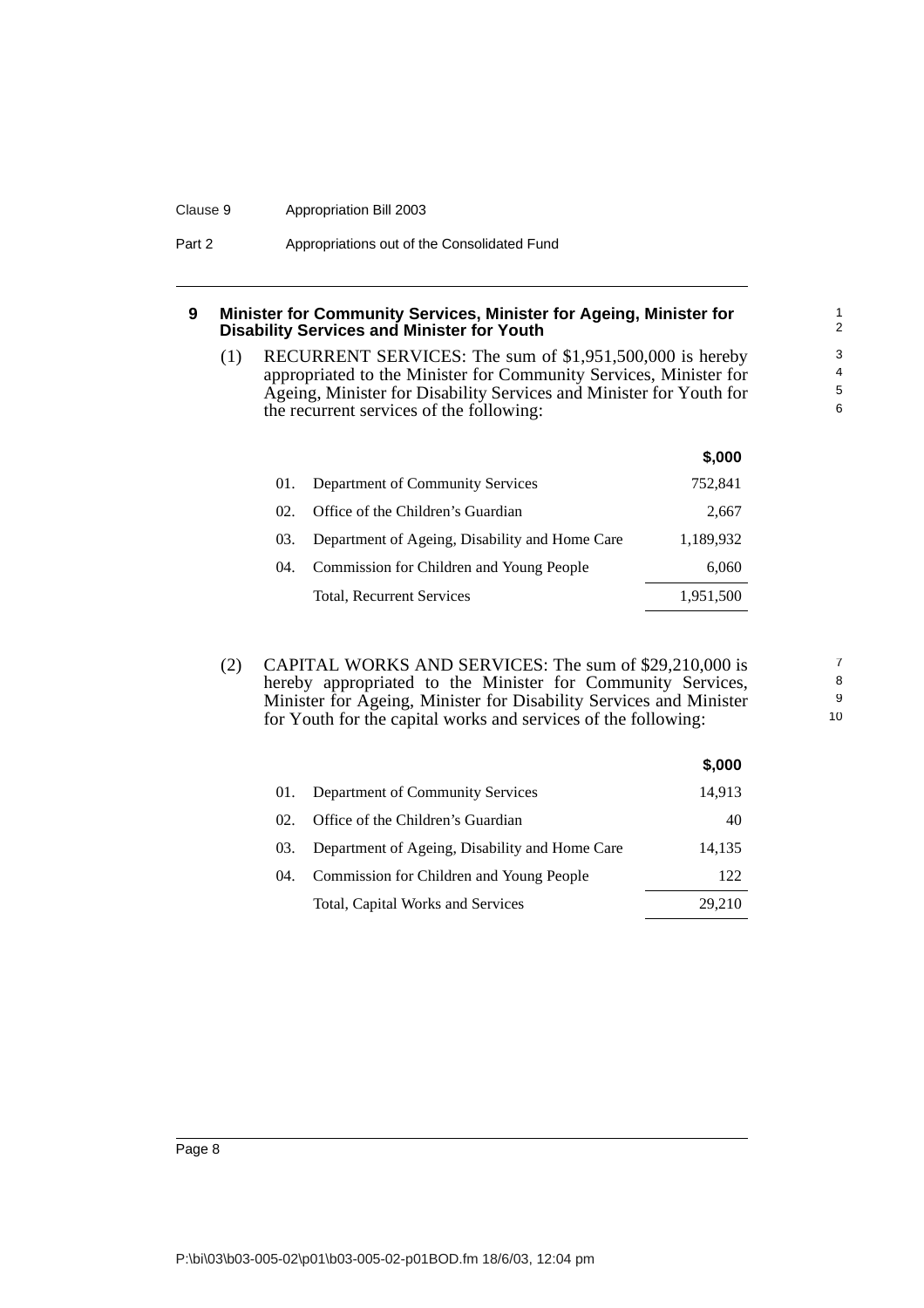| Appropriation Bill 2003                     | Clause 10 |
|---------------------------------------------|-----------|
| Appropriations out of the Consolidated Fund | Part 2    |

#### <span id="page-12-0"></span>**10 Minister for Education and Training and Minister for Aboriginal Affairs**

(1) RECURRENT SERVICES: The sum of \$6,934,467,000 is hereby appropriated to the Minister for Education and Training and Minister for Aboriginal Affairs for the recurrent services of the following:

|                 |                                      | \$,000    |
|-----------------|--------------------------------------|-----------|
| 01.             | Department of Education and Training | 6,831,745 |
| 02 <sub>1</sub> | Office of the Board of Studies       | 80,033    |
| 0 <sup>3</sup>  | Department of Aboriginal Affairs     | 22,689    |
|                 | Total, Recurrent Services            | 6.934.467 |
|                 |                                      |           |

(2) CAPITAL WORKS AND SERVICES: The sum of \$357,887,000 is hereby appropriated to the Minister for Education and Training and Minister for Aboriginal Affairs for the capital works and services of the following:

|                |                                      | \$,000  |
|----------------|--------------------------------------|---------|
| 01.            | Department of Education and Training | 357,148 |
| 02.            | Office of the Board of Studies       | 700     |
| 0 <sup>3</sup> | Department of Aboriginal Affairs     | 39      |
|                | Total, Capital Works and Services    | 357,887 |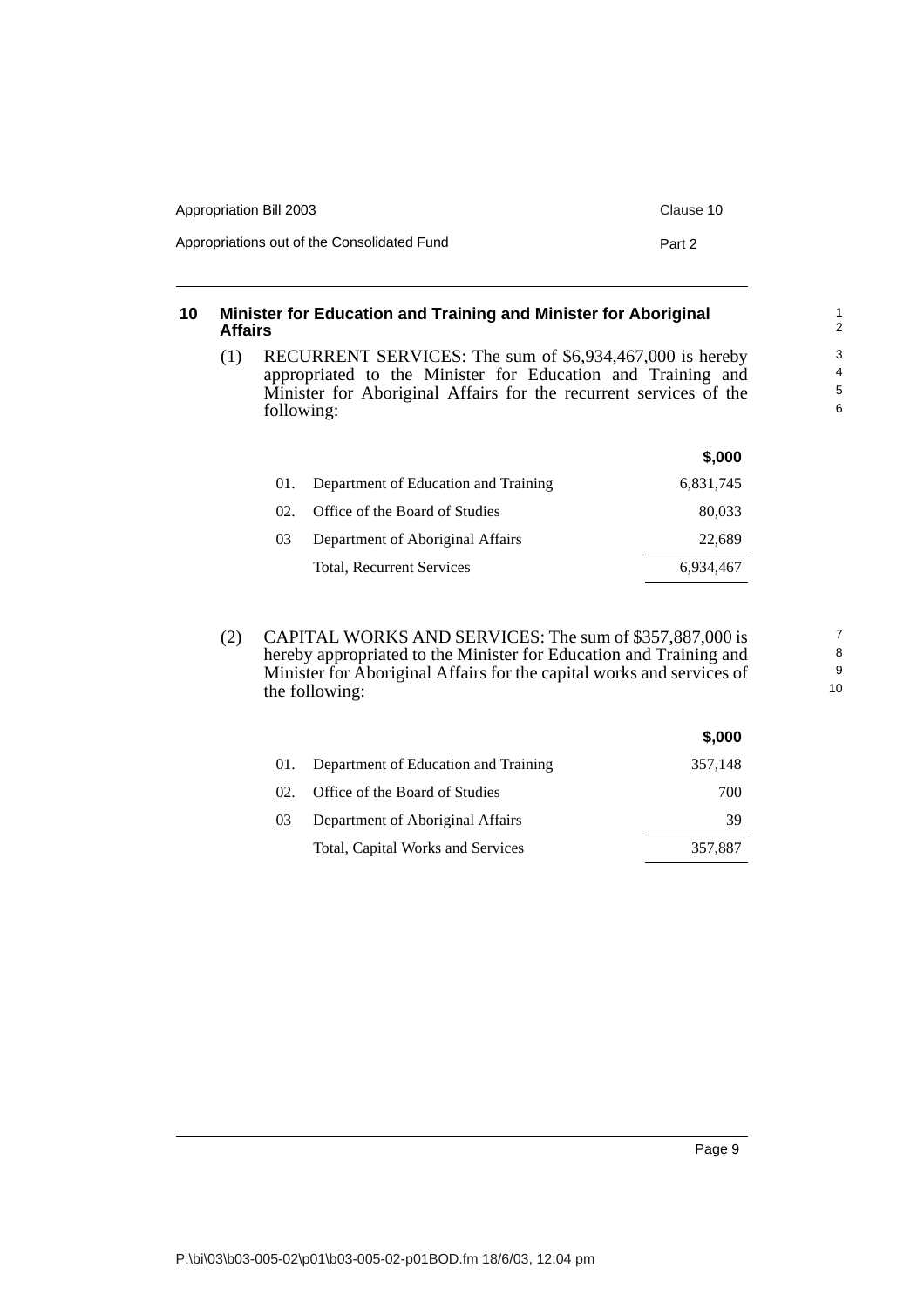#### Clause 11 Appropriation Bill 2003

#### <span id="page-13-0"></span>**11 Minister for Energy and Utilities and Minister for Science and Medical Research**

(1) RECURRENT SERVICES: The sum of \$256,541,000 is hereby appropriated to the Minister for Energy and Utilities and Minister for Science and Medical Research for the recurrent services of the following:

|     |                                            | J.UUU   |
|-----|--------------------------------------------|---------|
| 01. | Ministry of Energy and Utilities           | 166,737 |
| 02. | Payments for Water and Sewerage Assistance | 89.804  |
|     | <b>Total, Recurrent Services</b>           | 256.541 |

**\$,000**

**\$,000**

(2) CAPITAL WORKS AND SERVICES: The sum of \$17,522,000 is hereby appropriated to the Minister for Energy and Utilities and Minister for Science and Medical Research for the capital works and services of the following:

|     |                                   | J.UUU  |
|-----|-----------------------------------|--------|
| 01. | Ministry of Energy and Utilities  | 17.522 |
|     | Total, Capital Works and Services | 17.522 |

#### <span id="page-13-1"></span>**12 Minister for Gaming and Racing**

(1) RECURRENT SERVICES: The sum of \$34,887,000 is hereby appropriated to the Minister for Gaming and Racing for the recurrent services of the following:

|     |                                  | \$,000 |
|-----|----------------------------------|--------|
| 01. | Department of Gaming and Racing  | 28.729 |
| 02. | Casino Control Authority         | 6,158  |
|     | <b>Total, Recurrent Services</b> | 34.887 |
|     |                                  |        |

P:\bi\03\b03-005-02\p01\b03-005-02-p01BOD.fm 18/6/03, 12:04 pm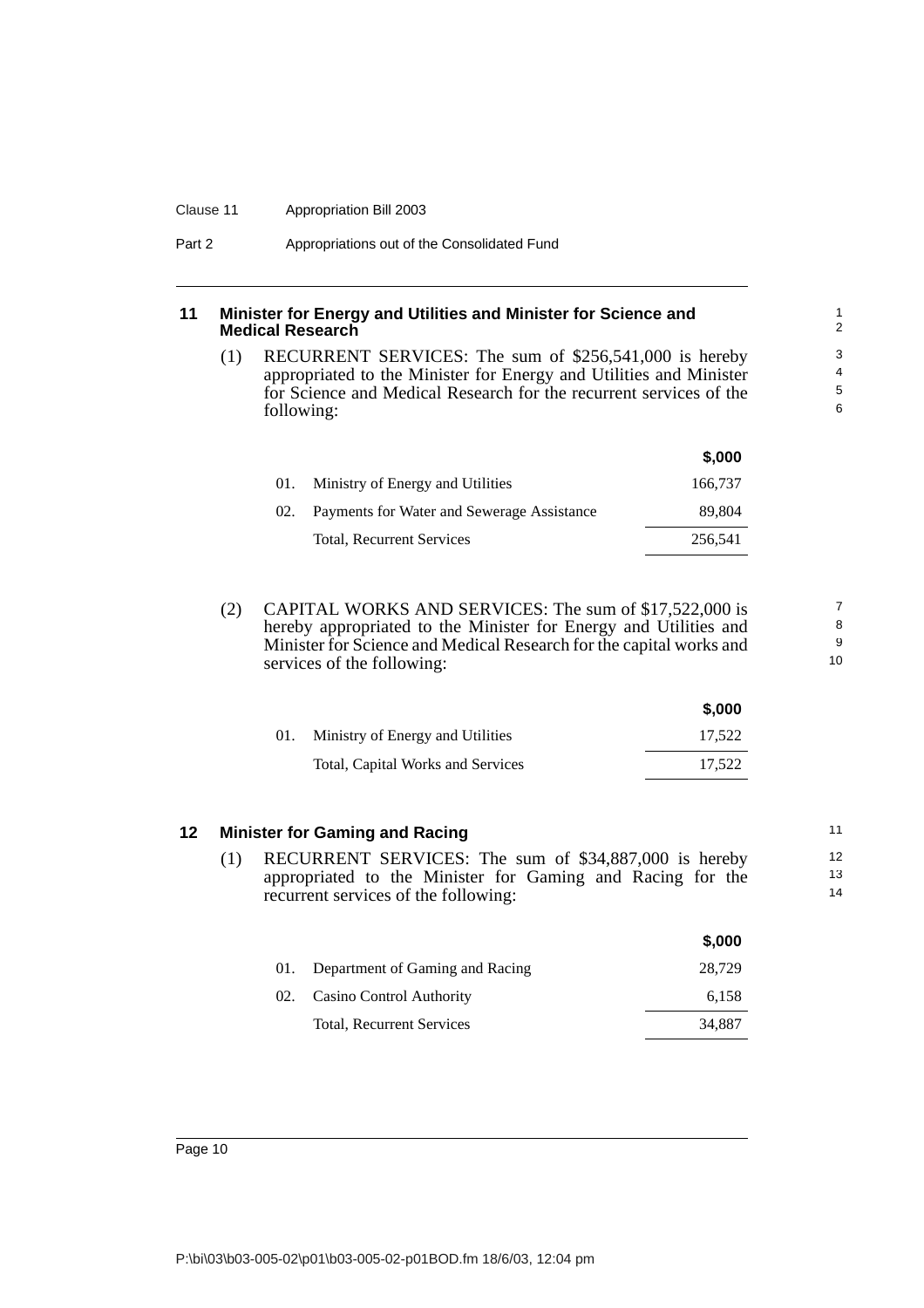| Appropriation Bill 2003                     | Clause 13 |
|---------------------------------------------|-----------|
| Appropriations out of the Consolidated Fund | Part 2    |

(2) CAPITAL WORKS AND SERVICES: The sum of \$472,000 is hereby appropriated to the Minister for Gaming and Racing for the capital works and services of the following:

|     |                                   | \$,000 |
|-----|-----------------------------------|--------|
|     | Department of Gaming and Racing   | 402.   |
| 02. | Casino Control Authority          | 70     |
|     | Total, Capital Works and Services | 472.   |

#### <span id="page-14-0"></span>**13 Minister for Health**

(1) RECURRENT SERVICES: The sum of \$7,363,354,000 is hereby appropriated to the Minister for Health for the recurrent services of the following:

|     |                                          | J,UUU     |
|-----|------------------------------------------|-----------|
|     | 01. Department of Health                 | 7.356.141 |
| 02. | <b>Health Care Complaints Commission</b> | 7.213     |
|     | <b>Total, Recurrent Services</b>         | 7.363.354 |

(2) CAPITAL WORKS AND SERVICES: The sum of \$371,335,000 is hereby appropriated to the Minister for Health for the capital works and services of the following:

|                                   | \$.000  |
|-----------------------------------|---------|
| 01. Department of Health          | 371.335 |
| Total, Capital Works and Services | 371.335 |

**\$,000**

1 2 3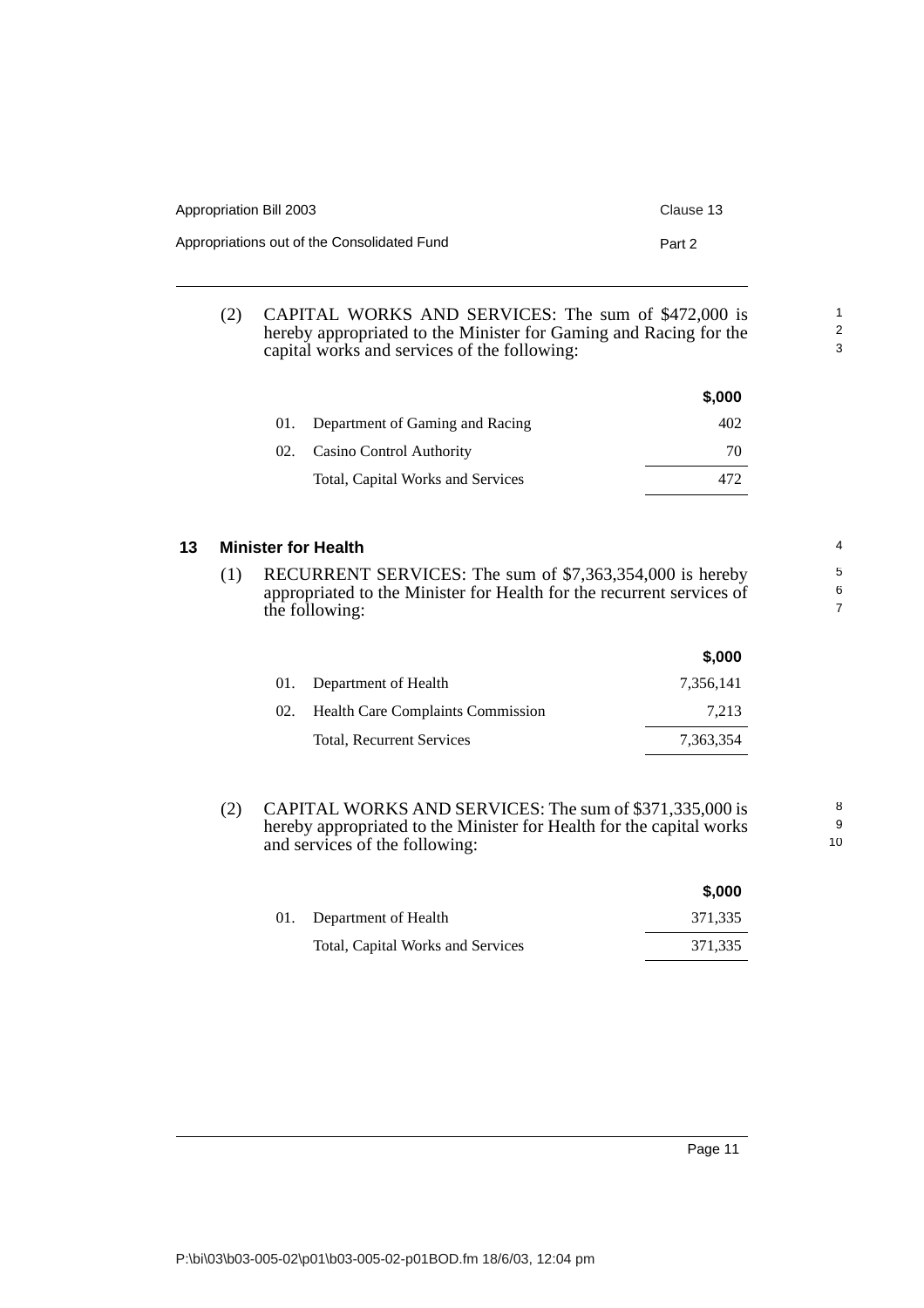#### Clause 14 Appropriation Bill 2003

#### <span id="page-15-0"></span>**14 Minister for Infrastructure and Planning and Minister for Natural Resources**

(1) RECURRENT SERVICES: The sum of \$507,234,000 is hereby appropriated to the Minister for Infrastructure and Planning and Minister for Natural Resources for the recurrent services of the following:

|     |                                                                 | \$,000  |
|-----|-----------------------------------------------------------------|---------|
| 01  | Heritage Office                                                 | 6.215   |
| 02. | Department of Infrastructure, Planning and Natural<br>Resources | 461,435 |
| 03. | Department of Lands                                             | 39.584  |
|     | Total, Recurrent Services                                       | 507,234 |
|     |                                                                 |         |

(2) CAPITAL WORKS AND SERVICES: The sum of \$17,115,000 is hereby appropriated to the Minister for Infrastructure and Planning and Minister for Natural Resources for the capital works and services of the following:

|     |                                                                 | \$,000 |
|-----|-----------------------------------------------------------------|--------|
| 01. | Heritage Office                                                 | 19     |
| 02. | Department of Infrastructure, Planning and Natural<br>Resources | 16,096 |
| 03. | Department of Lands                                             | 1,000  |
|     | Total, Capital Works and Services                               | 17.115 |

P:\bi\03\b03-005-02\p01\b03-005-02-p01BOD.fm 18/6/03, 12:04 pm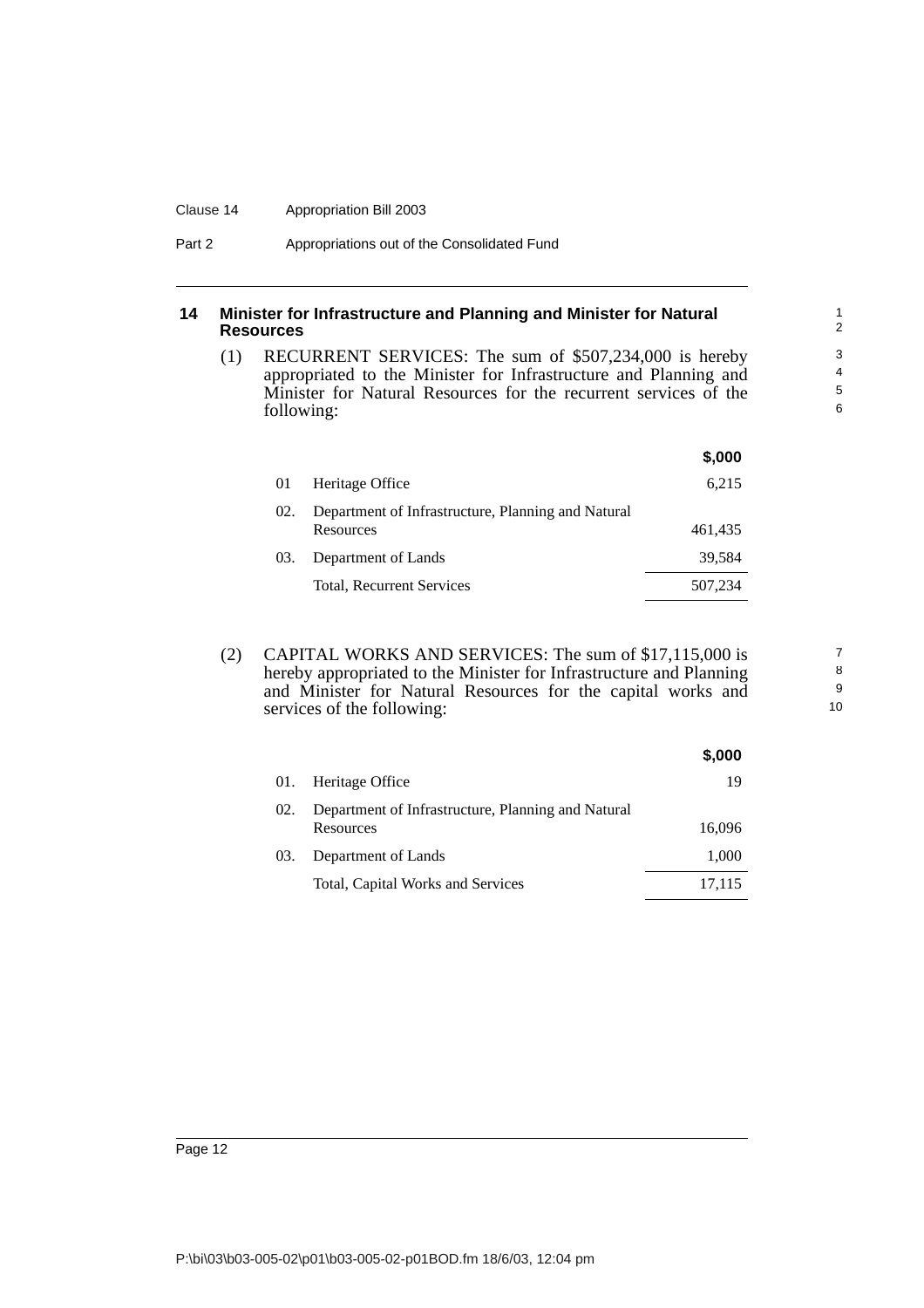| Appropriation Bill 2003                     | Clause 15 |
|---------------------------------------------|-----------|
| Appropriations out of the Consolidated Fund | Part 2    |

#### <span id="page-16-0"></span>**15 Minister for Justice**

(1) RECURRENT SERVICES: The sum of \$553,368,000 is hereby appropriated to the Minister for Justice for the recurrent services of the following:

|     |                                          | \$,000  |
|-----|------------------------------------------|---------|
| 01. | <b>Department of Corrective Services</b> | 553,368 |
|     | <b>Total, Recurrent Services</b>         | 553,368 |

(2) CAPITAL WORKS AND SERVICES: The sum of \$107,270,000 is hereby appropriated to the Minister for Justice for the capital works and services of the following:

|                                       | \$.000  |
|---------------------------------------|---------|
| 01. Department of Corrective Services | 107.270 |
| Total, Capital Works and Services     | 107.270 |

#### <span id="page-16-1"></span>**16 Minister for Juvenile Justice and Minister for Western Sydney** (1) RECURRENT SERVICES: The sum of \$108,249,000 is hereby appropriated to the Minister for Juvenile Justice and Minister for Western Sydney for the recurrent services of the following: 10 11

|                                    | \$,000  |
|------------------------------------|---------|
| 01. Department of Juvenile Justice | 108.249 |
| Total, Recurrent Services          | 108.249 |

**\$,000**

5 6 7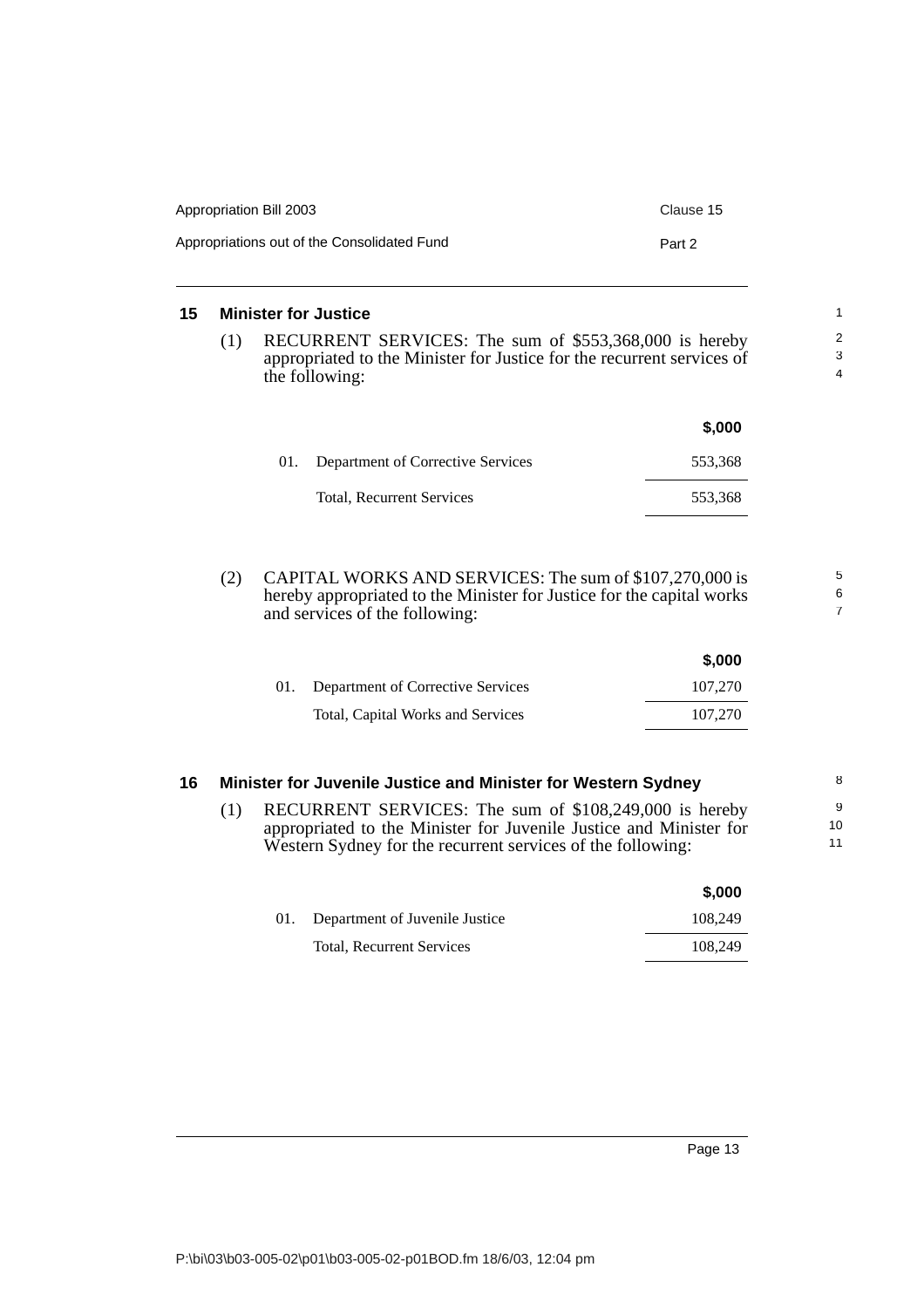#### Clause 17 Appropriation Bill 2003

| Part 2 | Appropriations out of the Consolidated Fund |
|--------|---------------------------------------------|
|--------|---------------------------------------------|

(2) CAPITAL WORKS AND SERVICES: The sum of \$42,349,000 is hereby appropriated to the Minister for Juvenile Justice and Minister for Western Sydney for the capital works and services of the following:

|     |                                   | \$.000 |
|-----|-----------------------------------|--------|
| 01. | Department of Juvenile Justice    | 42.349 |
|     | Total, Capital Works and Services | 42.349 |

9 10 11

#### <span id="page-17-0"></span>**17 Minister for Mineral Resources**

(1) RECURRENT SERVICES: The sum of \$84,351,000 is hereby appropriated to the Minister for Mineral Resources for the recurrent services of the following:

|     |                                  | \$,000 |
|-----|----------------------------------|--------|
| 01. | Department of Mineral Resources  | 45.735 |
|     | 02. Coal Compensation Board      | 38,616 |
|     | <b>Total, Recurrent Services</b> | 84.351 |
|     |                                  |        |

(2) CAPITAL WORKS AND SERVICES: The sum of \$13,745,000 is hereby appropriated to the Minister for Mineral Resources for the capital works and services of the following:

|     |                                   | \$,000 |
|-----|-----------------------------------|--------|
| 01. | Department of Mineral Resources   | 13.645 |
|     | 02. Coal Compensation Board       | 100    |
|     | Total, Capital Works and Services | 13.745 |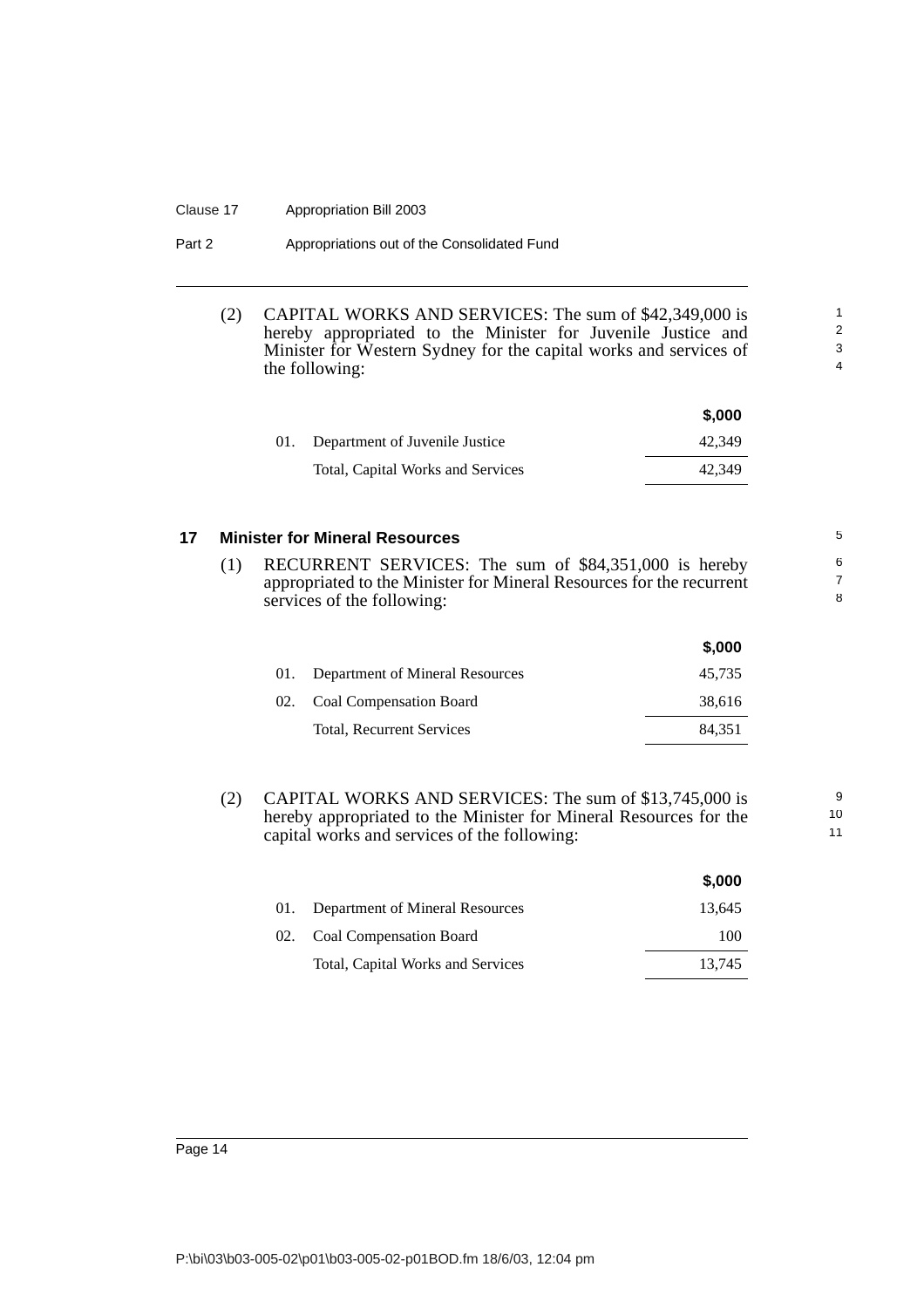| Appropriation Bill 2003                     | Clause 18 |
|---------------------------------------------|-----------|
| Appropriations out of the Consolidated Fund | Part 2    |

#### <span id="page-18-0"></span>**18 Minister for Police**

(1) RECURRENT SERVICES: The sum of \$1,531,462,000 is hereby appropriated to the Minister for Police for the recurrent services of the following:

|     |                                  | \$,000    |
|-----|----------------------------------|-----------|
| 01. | Ministry for Police              | 5.349     |
| 02. | <b>NSW Police</b>                | 1,501,903 |
| 03. | New South Wales Crime Commission | 9.436     |
| 04. | Police Integrity Commission      | 14.774    |
|     | Total, Recurrent Services        | 1,531,462 |

(2) CAPITAL WORKS AND SERVICES: The sum of \$70,388,000 is hereby appropriated to the Minister for Police for the capital works and services of the following:

|     |                                   | \$,000 |
|-----|-----------------------------------|--------|
| 01. | Ministry for Police               | 279    |
| 02. | NSW Police                        | 66,492 |
| 03. | New South Wales Crime Commission  | 2,567  |
| 04. | Police Integrity Commission       | 1,050  |
|     | Total, Capital Works and Services | 70,388 |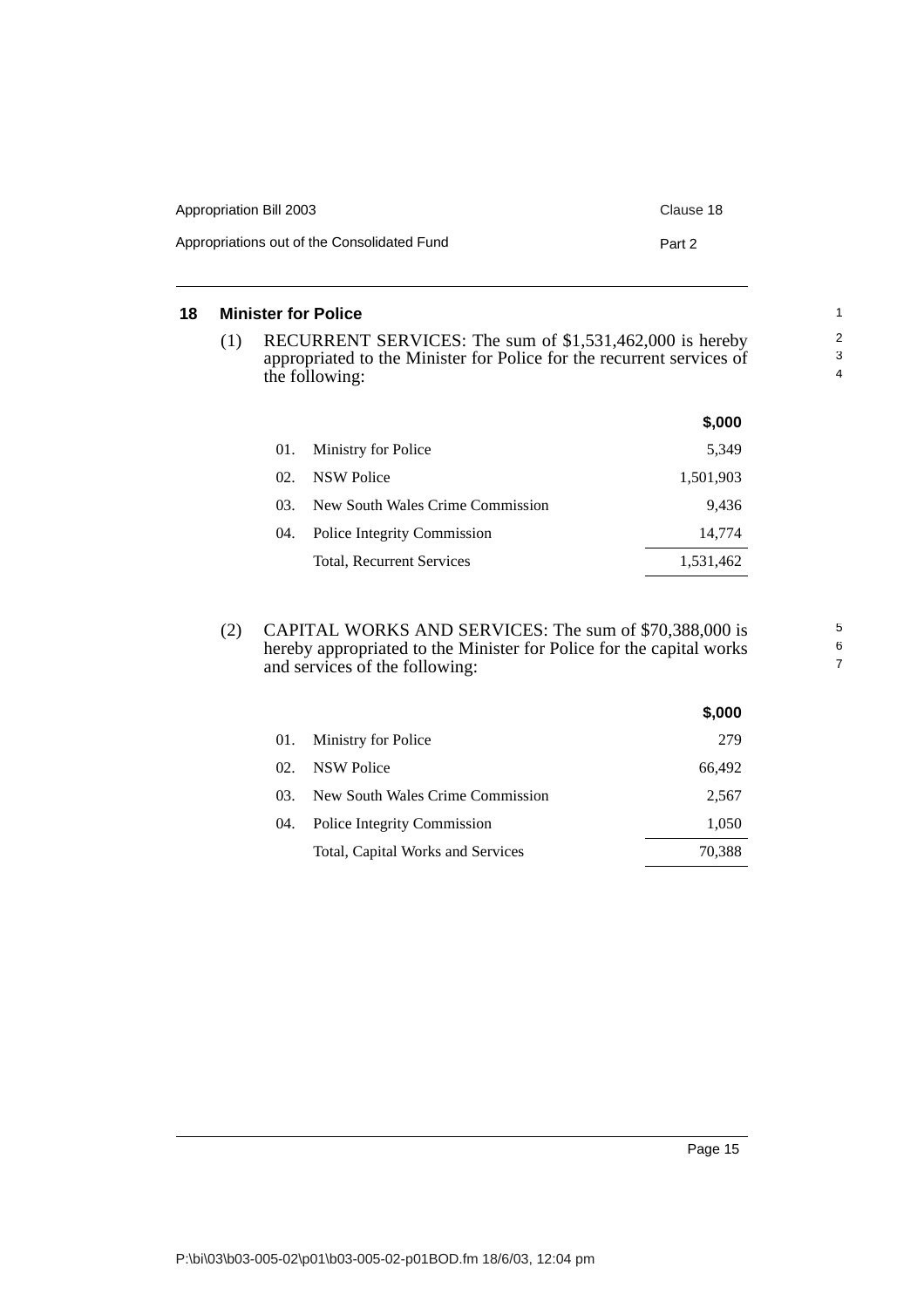#### Clause 19 Appropriation Bill 2003

Part 2 **Appropriations out of the Consolidated Fund** 

#### <span id="page-19-0"></span>**19 Minister for Roads and Minister for Housing**

(1) RECURRENT SERVICES: The sum of \$1,726,296,000 is hereby appropriated to the Minister for Roads and Minister for Housing for the recurrent services of the following:

|     |                                                                          | \$.000    |
|-----|--------------------------------------------------------------------------|-----------|
| 01. | Roads and Traffic Authority                                              | 1.258.738 |
| 02. | Payments to Other Government Bodies Under the<br>Control of the Minister | 467.558   |
|     | <b>Total, Recurrent Services</b>                                         | 1,726,296 |

5 6 7

(2) CAPITAL WORKS AND SERVICES: The sum of \$1,044,593,000 is hereby appropriated to the Minister for Roads and Minister for Housing for the capital works and services of the following:

|     |                                   | \$,000    |
|-----|-----------------------------------|-----------|
| 01. | Roads and Traffic Authority       | 1.044.593 |
|     | Total, Capital Works and Services | 1.044.593 |
|     |                                   |           |

#### <span id="page-19-1"></span>**20 Minister for Rural Affairs, Minister for Local Government and Minister for Emergency Services**

(1) RECURRENT SERVICES: The sum of \$509,218,000 is hereby appropriated to the Minister for Rural Affairs, Minister for Local Government and Minister for Emergency Services for the recurrent services of the following:

|     |                                  | \$,000  |
|-----|----------------------------------|---------|
| 01. | Department of Local Government   | 84.974  |
| 02. | New South Wales Fire Brigades    | 386,193 |
| 03. | Department of Rural Fire Service | 18,632  |
| 04. | <b>State Emergency Service</b>   | 19,419  |
|     | Total, Recurrent Services        | 509,218 |
|     |                                  |         |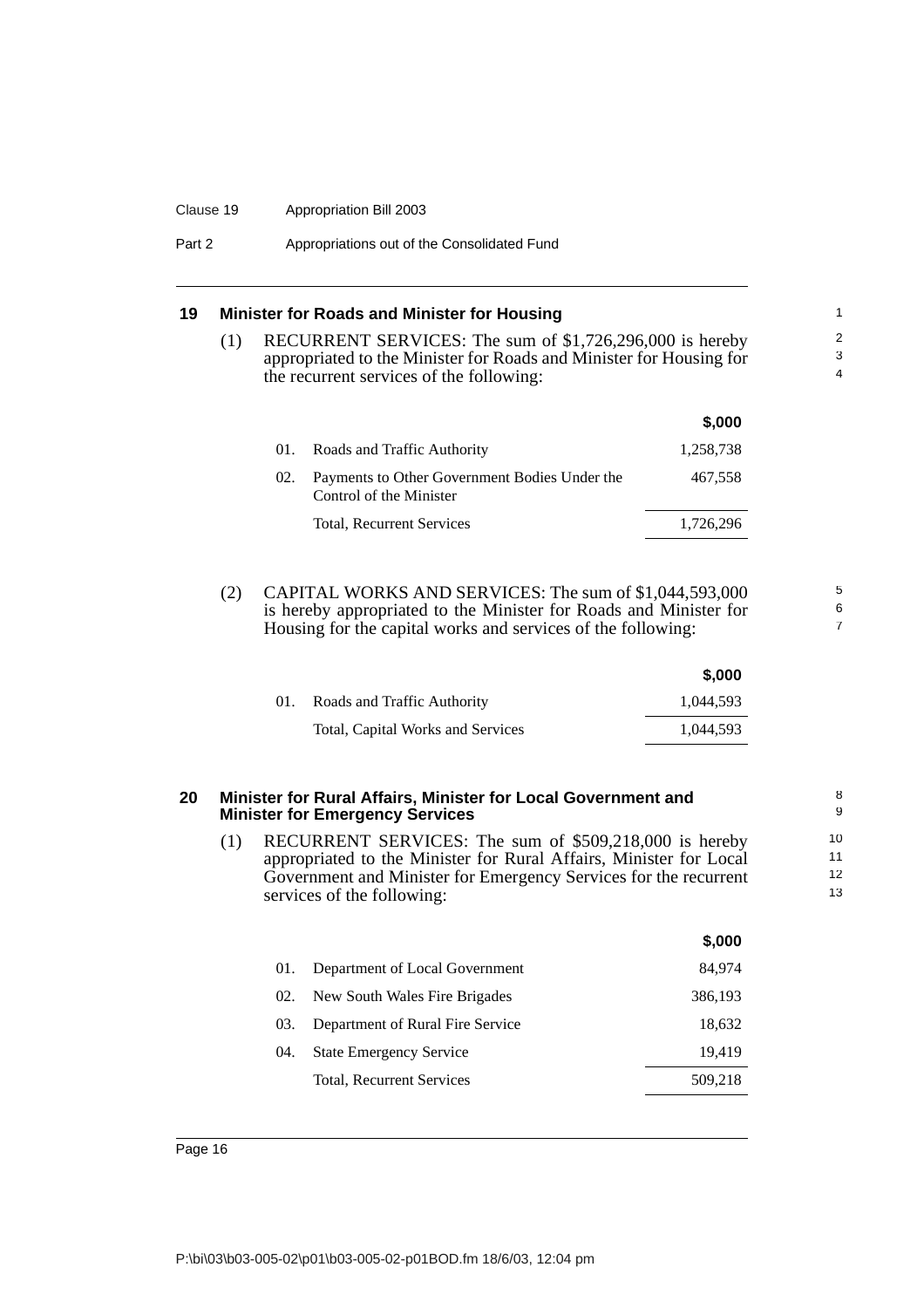| Appropriation Bill 2003                     | Clause 21 |
|---------------------------------------------|-----------|
| Appropriations out of the Consolidated Fund | Part 2    |

(2) CAPITAL WORKS AND SERVICES: The sum of \$18,927,000 is hereby appropriated to the Minister for Rural Affairs, Minister for Local Government and Minister for Emergency Services for the capital works and services of the following:

|     |                                   | \$,000 |
|-----|-----------------------------------|--------|
| 01. | Department of Local Government    | 340    |
| 02. | New South Wales Fire Brigades     | 13,996 |
| 03. | Department of Rural Fire Service  | 311    |
| 04. | <b>State Emergency Service</b>    | 4,280  |
|     | Total, Capital Works and Services | 18.927 |

#### <span id="page-20-0"></span>**21 Special Minister of State, Minister for Commerce, Minister for Industrial Relations and Minister for the Central Coast**

(1) RECURRENT SERVICES: The sum of \$148,705,000 is hereby appropriated to the Special Minister of State, Minister for Commerce, Minister for Industrial Relations and Minister for the Central Coast for the recurrent services of the following:

|                            | \$.000  |
|----------------------------|---------|
| 01. Department of Commerce | 148.705 |
| Total, Recurrent Services  | 148.705 |

(2) CAPITAL WORKS AND SERVICES: The sum of \$16,377,000 is hereby appropriated to the Special Minister of State, Minister for Commerce, Minister for Industrial Relations and Minister for the Central Coast for the capital works and services of the following:

|     |                                   | \$,000 |
|-----|-----------------------------------|--------|
| 01. | Department of Commerce            | 16.377 |
|     | Total, Capital Works and Services | 16.377 |

Page 17

| P:\bi\03\b03-005-02\p01\b03-005-02-p01BOD.fm 18/6/03, 12:04 pm |  |  |
|----------------------------------------------------------------|--|--|
|                                                                |  |  |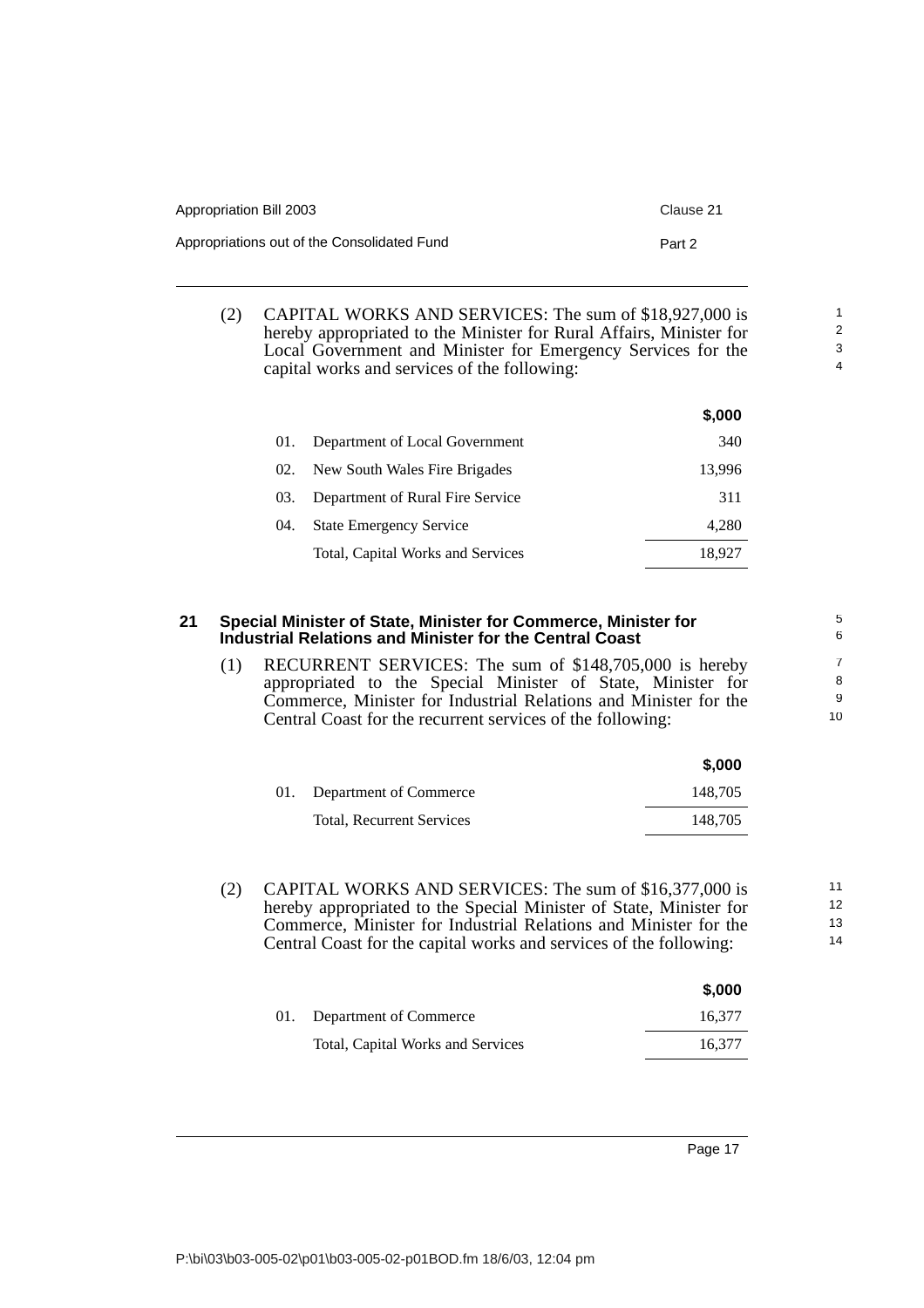#### Clause 22 Appropriation Bill 2003

#### <span id="page-21-0"></span>**22 Minister for Tourism and Sport and Recreation and Minister for Women**

(1) RECURRENT SERVICES: The sum of \$140,005,000 is hereby appropriated to the Minister for Tourism and Sport and Recreation and Minister for Women for the recurrent services of the following:

|      |                                             | DUU.    |
|------|---------------------------------------------|---------|
| 01.  | <b>Tourism New South Wales</b>              | 39,518  |
| 02.  | <b>Sydney Olympic Park Authority</b>        | 42,620  |
| 03.  | Department of Sport and Recreation          | 48.942  |
| (14) | <b>Centennial Park and Moore Park Trust</b> | 3,668   |
| 05.  | Department for Women                        | 5.257   |
|      | Total, Recurrent Services                   | 140,005 |
|      |                                             |         |

(2) CAPITAL WORKS AND SERVICES: The sum of \$28,866,000 is hereby appropriated to the Minister for Tourism and Sport and Recreation and Minister for Women for the capital works and services of the following:

|     |                                      | \$,000 |
|-----|--------------------------------------|--------|
| 01. | <b>Tourism New South Wales</b>       | 810    |
| 02. | Sydney Olympic Park Authority        | 10,789 |
| 03. | Department of Sport and Recreation   | 11,246 |
| 04. | Centennial Park and Moore Park Trust | 5,953  |
| 05. | Department for Women                 | 68     |
|     | Total, Capital Works and Services    | 28,866 |
|     |                                      |        |

**\$,000**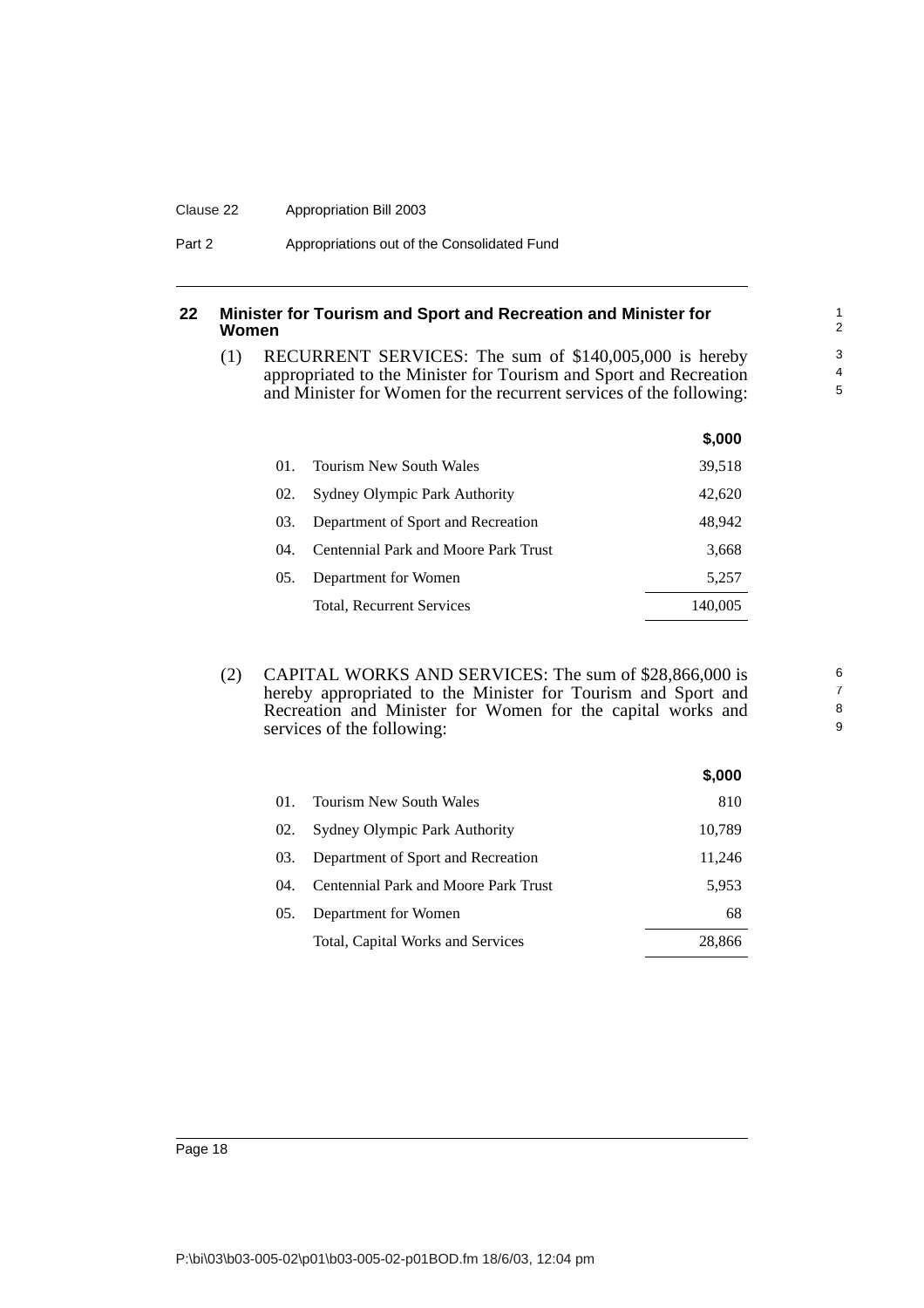| Appropriation Bill 2003                     | Clause 23 |
|---------------------------------------------|-----------|
| Appropriations out of the Consolidated Fund | Part 2    |

### <span id="page-22-0"></span>**23 Minister for Transport Services and Minister for the Hunter**

(1) RECURRENT SERVICES: The sum of \$2,405,289,000 is hereby appropriated to the Minister for Transport Services and Minister for the Hunter for the recurrent services of the following:

|     |                                        | \$,000    |
|-----|----------------------------------------|-----------|
| 01. | Ministry of Transport                  | 2,403,716 |
| 02. | Office of Co-ordinator General of Rail | 1.573     |
|     | <b>Total, Recurrent Services</b>       | 2.405.289 |

(2) CAPITAL WORKS AND SERVICES: The sum of \$41,286,000 is hereby appropriated to the Minister for Transport Services and Minister for the Hunter for the capital works and services of the following:

|     |                                   | \$,000 |
|-----|-----------------------------------|--------|
| 01. | Ministry of Transport             | 40,786 |
| 02. | Waterways Authority               | 500    |
|     | Total, Capital Works and Services | 41.286 |

#### <span id="page-22-1"></span>**24 Treasurer and Minister for State Development**

(1) RECURRENT SERVICES: The sum of \$3,042,435,000 is hereby appropriated to the Treasurer and Minister for State Development for the recurrent services of the following:

|       |                                              | \$,000    |
|-------|----------------------------------------------|-----------|
| 01.   | Treasury                                     | 335,721   |
| 02.   | Crown Finance Entity                         | 2,366,091 |
| 03.   | Advance to the Treasurer                     | 240,000   |
| (1)4. | Department of State and Regional Development | 100,623   |
|       | Total, Recurrent Services                    | 3.042.435 |

Page 19

7 8

5 6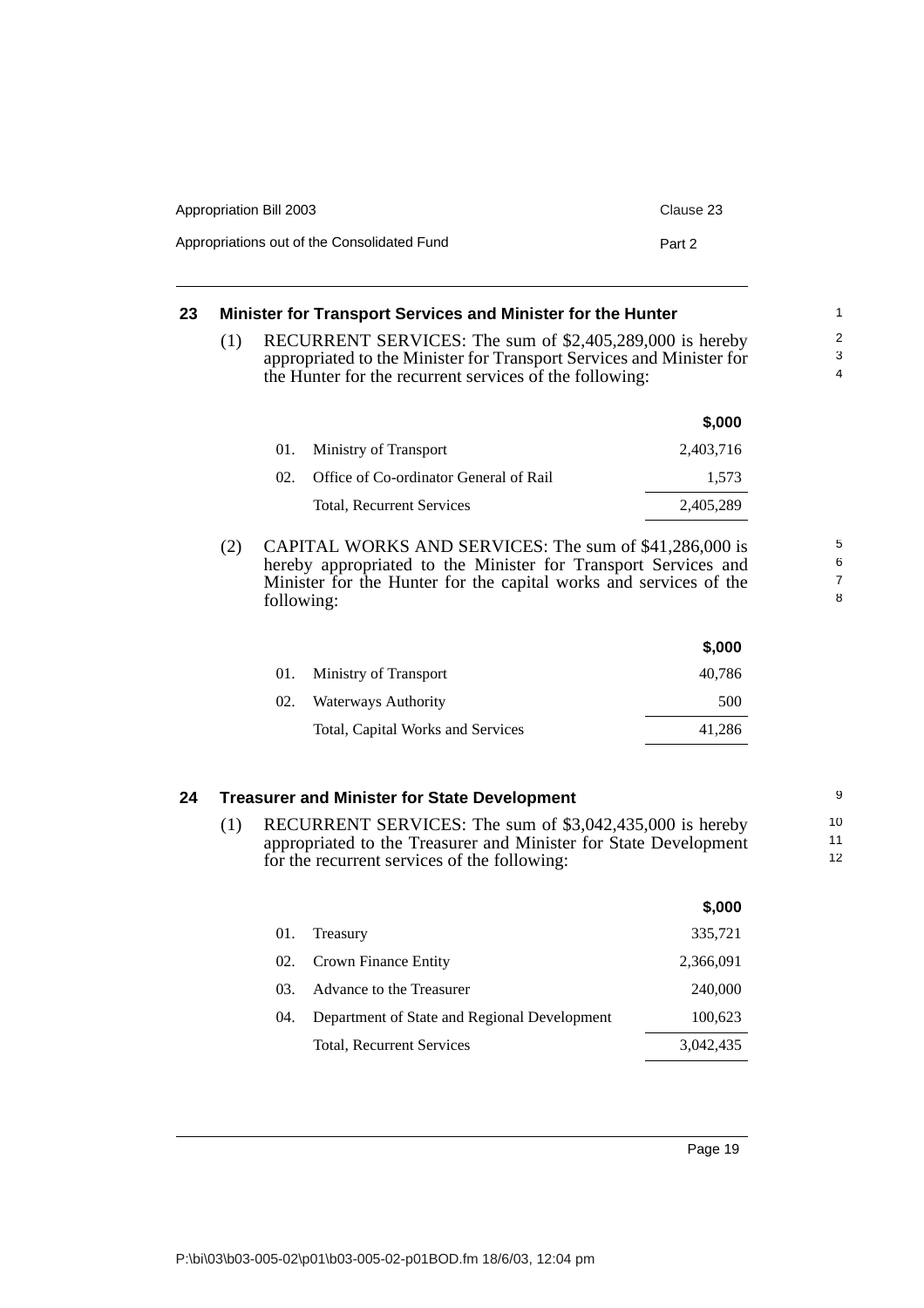#### Clause 24 Appropriation Bill 2003

#### Part 2 **Appropriations out of the Consolidated Fund**

#### (2) CAPITAL WORKS AND SERVICES: The sum of \$1,257,029,000 is hereby appropriated to the Treasurer and Minister for State Development for the capital works and services of the following:

1 2 3

|     |                                              | \$,000    |  |
|-----|----------------------------------------------|-----------|--|
| 01. | Treasury                                     | 8,427     |  |
| 02. | Crown Finance Entity                         | 1,188,492 |  |
| 03. | Advance to the Treasurer                     | 60,000    |  |
| 04. | Department of State and Regional Development | 110       |  |
|     | Total, Capital Works and Services            | 1,257,029 |  |

Page 20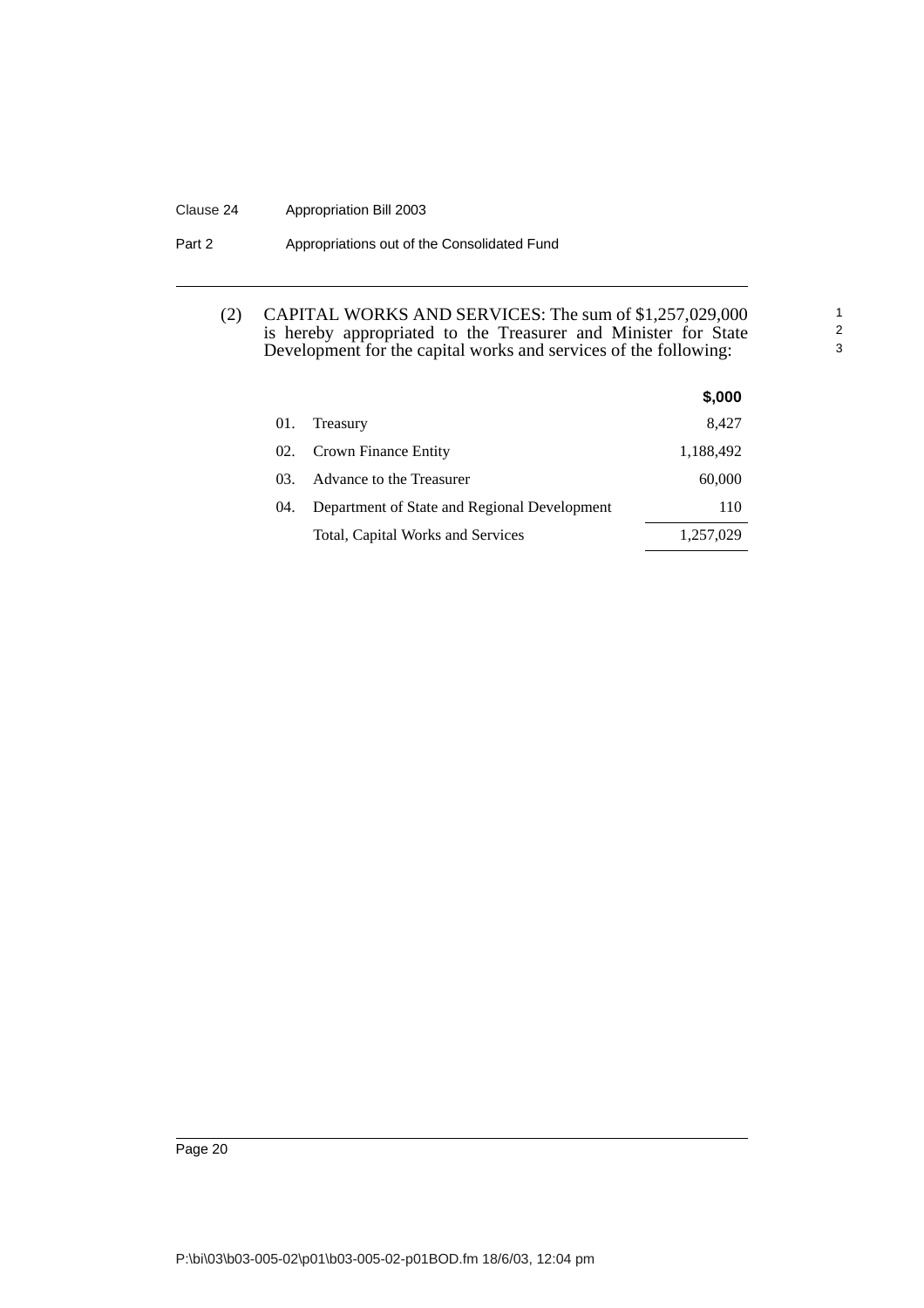Appropriation Bill 2003 Clause 25

General **Part 3** 

1

## <span id="page-24-0"></span>**Part 3 General**

<span id="page-24-2"></span><span id="page-24-1"></span>

| 25 |     | Variation of authorised payments from Consolidated Fund                                                                                                                                                                                                                                                                                         | $\overline{\mathbf{c}}$    |
|----|-----|-------------------------------------------------------------------------------------------------------------------------------------------------------------------------------------------------------------------------------------------------------------------------------------------------------------------------------------------------|----------------------------|
|    | (1) | In this section, <i>purpose</i> means a purpose specified in Part 2 in<br>relation to a Minister to which a sum is appropriated for recurrent<br>services or for capital works and services.                                                                                                                                                    | 3<br>4<br>5                |
|    | (2) | Payment of a sum appropriated under Part 2 for a purpose may not<br>be made in excess of the sum specified for the purpose, except as<br>provided by this section or Division 4 of Part $2$ of the <i>Public</i><br>Finance and Audit Act 1983.                                                                                                 | 6<br>7<br>8<br>9           |
|    | (3) | If the exigencies of government so require, the Treasurer may<br>authorise the payment of a sum in excess of the amount specified for<br>a purpose, but only if an equivalent sum is not paid out for another<br>purpose, whether the other purpose is specified in relation to the<br>same or a different Minister, subject to subsection (4). | 10<br>11<br>12<br>13<br>14 |
|    | (4) | A sum appropriated for recurrent services may only be paid out for<br>recurrent services and a sum appropriated for capital works and<br>services may only be paid out for capital works and services.                                                                                                                                          | 15<br>16<br>17             |
|    | (5) | This section does not apply to sums appropriated by another Act.                                                                                                                                                                                                                                                                                | 18                         |
|    | (6) | This section does not enable the Treasurer to authorise the payment<br>of a sum in augmentation of, or as an addition to, any salary or<br>wages the amount of which has been fixed by law.                                                                                                                                                     | 19<br>20<br>21             |
|    | (7) | The Treasurer is to inform the Auditor-General of every<br>authorisation given under this section.                                                                                                                                                                                                                                              | 22<br>23                   |
| 26 |     | Appointment of person to carry out the functions of the Treasurer<br>under section 25                                                                                                                                                                                                                                                           | 24<br>25                   |
|    | (1) | The Treasurer may appoint a person to carry out the Treasurer's<br>functions under section 25.                                                                                                                                                                                                                                                  | 26<br>27                   |
|    | (2) | Any such appointment is subject to such conditions (if any) as the<br>Treasurer determines.                                                                                                                                                                                                                                                     | 28<br>29                   |
|    | (3) | The Treasurer may revoke any such appointment at any time.                                                                                                                                                                                                                                                                                      | 30                         |
|    | (4) | A person appointed under this section has, in place of the Treasurer,<br>the Treasurer's function under section 25 (7) of informing the<br>Auditor-General of every authorisation given by the person under<br>section 25.                                                                                                                      | 31<br>32<br>33<br>34       |

Page 21